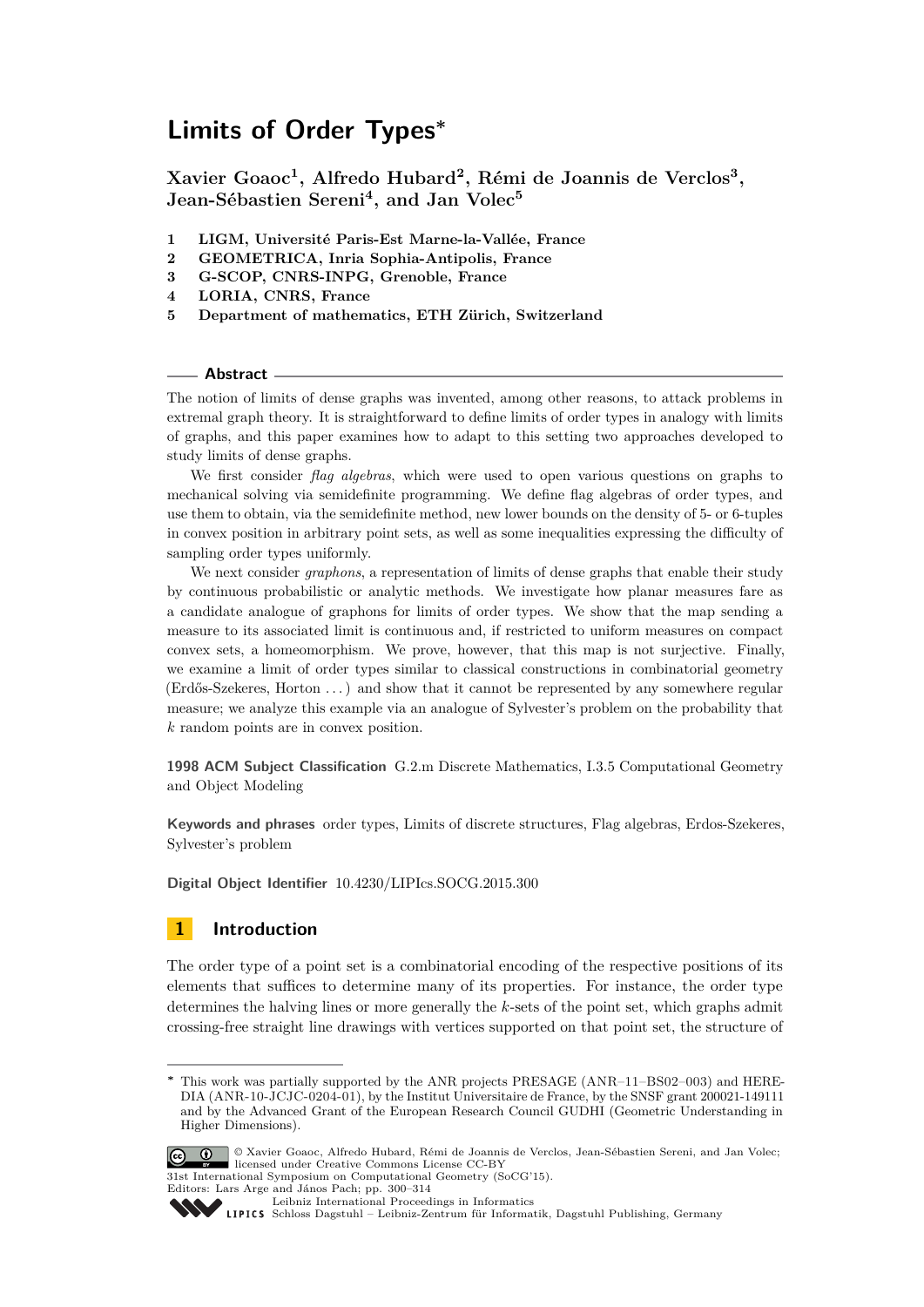its simplicial depth partition, etc. Order types have received continued attention in discrete and computational geometry since the 1980's and are known to be rather intricate objects, for instance difficult to axiomatise [\[13\]](#page-14-1).

In this paper, we report on an effort to apply to order types ideas from the theories of *dense graph limits* developed by Borgs, Chayes, Lovász, Sós, Szegedy and Vesztergombi and *flag algebras* developed by Razborov. While order types can be defined for points in *d* dimensions, in topological spaces, possibly with alignment, etc, all point sets considered in this paper are finite subsets of the euclidean plane, with no aligned triple.

**Order types.** Formally, order types are defined as follows. Define the *orientation* of a triangle *pqr* in the plane as *clockwise* (CW) if *r* lies to the right of the line *pq* oriented from



*p* to *q* and *counter-clockwise* (CCW) if *r* lies to the left of that oriented line. (So the orientation of *qpr* is different from that of *pqr*.) We say that two planar point sets *P* and *Q have the same order type* if there exists a bijection  $f : P \to Q$  that preserves orientations: for any triple of pairwise distinct points  $p, q, r \in P$ the triangles *pqr* and  $f(p)f(q)f(r)$  have the same orientation. The

relation of having the same order type is easily checked to be an equivalence relation; the equivalence class, for this relation, of a finite point set *P* is called the *order type* of *P*. A point set *P* with order type  $\omega$  is called a *realization* of  $\omega$ .

When convenient, we extend to order types any notion that can be defined on a set of points and does not depend on a particular choice of realization. For instance we define the *size* of an order type  $\omega$  as the cardinality  $|\omega|$  of any of its realization. We adopt the convention that there is exactly one order type of each of the sizes 0, 1 and 2. We used the comprehensive list of all the order types of size up to 11, which was made available by Oswin Aichholzer  $<sup>1</sup>$  $<sup>1</sup>$  $<sup>1</sup>$  based on his work with Aurenhammer and Krasser [\[2\]](#page-14-2) on the enumeration of</sup> order types. Throughout this paper, all non-trivial facts we use with reference on order types of small size can be traced back to that resource. We let  $\mathcal O$  denote the set of order types and  $\mathcal{O}_n$  the set of order types of size *n*.

**Convergent sequences and limits of order types.** We define the *density*  $p(\omega, \omega')$  of an order type  $\omega$  in another order type  $\omega'$  as the probability that  $|\omega|$  random points chosen uniformly from a point set realizing  $\omega'$  have order type  $\omega$ . (Observe that this probability depends solely on the order types and not on the choice of realization.) We say that a sequence  $\{\omega_n\}_{n\in\mathbb{N}}$  of order types *converges* if the size  $|\omega_n|$  goes to infinity as *n* goes to infinity, and if for any fixed order type  $\omega$  the sequence of densities  $p(\omega, \omega_n)$  converges. The *limit* of a convergent sequence of order types  $\{\omega_n\}_{n\in\mathbb{N}}$  is the map

$$
\left\{\n\begin{array}{ccc}\n\mathcal{O} & \to & [0,1] \\
\omega & \mapsto & \lim_{n\to\infty} p(\omega,\omega_n)\n\end{array}\n\right.
$$

A standard compactness argument reveals that limits of order types abound. Indeed, for each element  $\omega_n$  in a sequence of order types, the map  $\omega \in \mathcal{O} \mapsto p(\omega, \omega_n)$  can be seen as a point in  $[0,1]^{\mathbb{N}}$ , which is compact by Tychonoff's theorem. Any sequence of order types whose size go to infinity therefore contains a convergent subsequence, and many extremal properties of point sets can be expressed in terms of limits of order types.

<span id="page-1-0"></span> $^{\rm 1}$  <http://www.ist.tugraz.at/aichholzer/research/rp/triangulations/ordertypes/>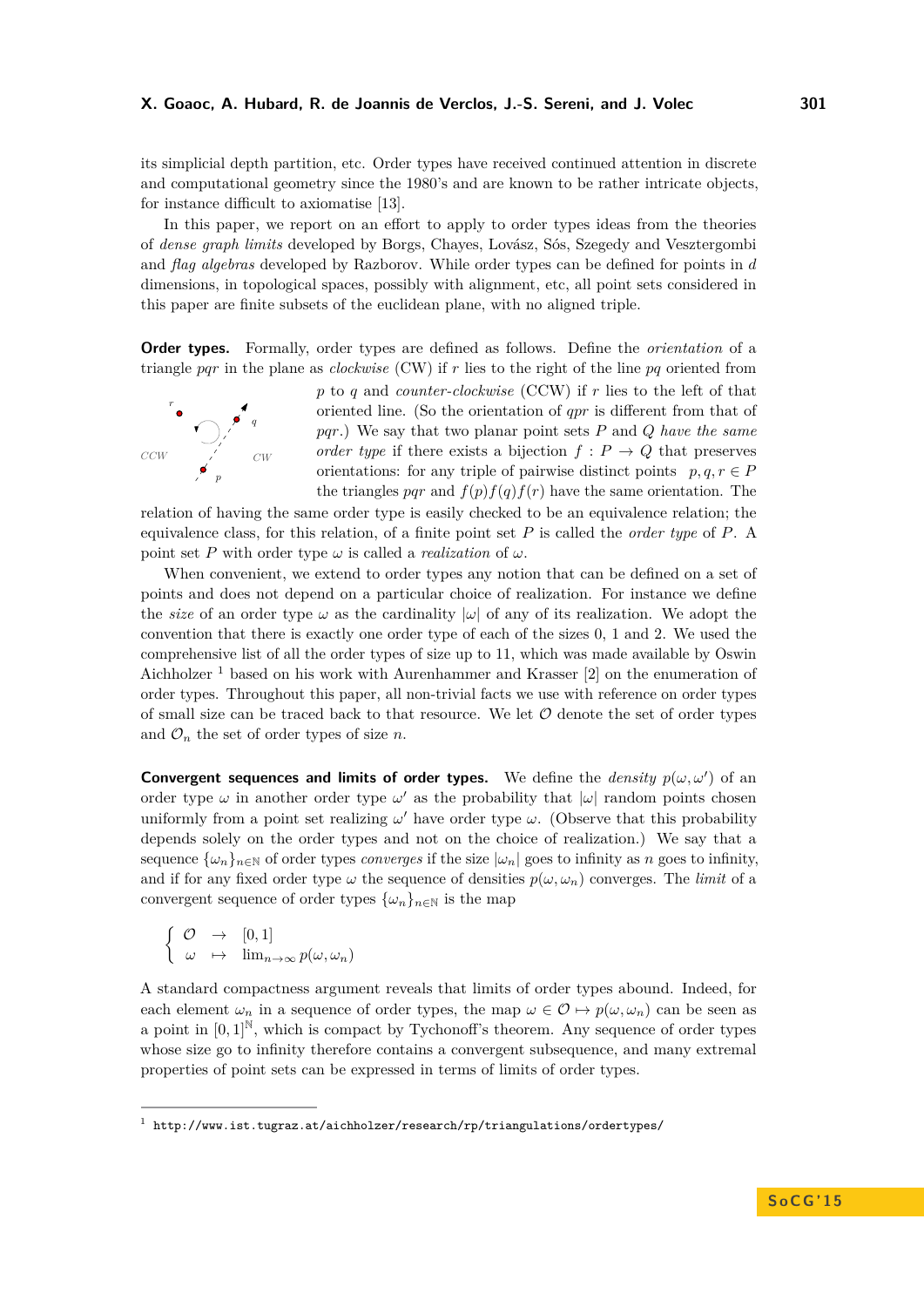**Problems and results.** Let  $\diamond_k$  denote the order type of k points in convex position, conv<sub>k</sub> $(n)$  the minimum number of convex *k*-gons in a set of *n* points in the plane, and  $c_k = \lim_{n \to \infty} \text{conv}_k(n) / \binom{n}{k}$  their minimum density. Determining  $\text{conv}_k(n)$  and  $c_k$  are classical problems in discrete geometry; see *eg* [\[6,](#page-14-3) Section 8.4, Problem 1]. Our first results are the following new lower bounds:

<span id="page-2-0"></span>▶ **Proposition 1.**  $c_5 \ge 0.0608516$  *and*  $c_6 \ge 0.0018311$ *.* 

The best upper bounds we are aware of on these numbers are  $c_5 \leq 0.0625$  and  $c_6 \leq 0.005822$ and we are not aware of previously known lower bounds. We prove Proposition [1](#page-2-0) by a reformulation of limits of order types as positive homomorphisms from a so-called flag algebra of order types into  $\mathbb R$  (see Proposition [8\)](#page-6-0); this point of view allows a semidefinite programming formulation of the search for inequalities satisfied by limits of order types. Specifically, we argue that for any limit of order type  $\ell$ 

 $\ell(\diamond_5) \geq 0.0608516$  and  $\ell(\diamond_6) \geq 0.0018311$ .

The number *c*<sup>4</sup> corresponds to the celebrated rectilinear crossing number of the complete graph and has been extensively investigated; the best lower bound we could obtain on  $c_4$  via flag algebra is  $c_4 \geq 0.37843917$ , which is inferior to the best known bound  $c_4 \geq 277/729 \approx 0.3799$ (the best known upper bound being  $83247328/218791125 \approx 0.3804$ ). We refer the interested reader to the survey of Abrego, Fernandez-Merchant and Salazar [\[1\]](#page-14-4).

Probabilistic constructions are sometimes effective ways of finding extremal combinatorial structures, a textbook example being the lower bound on Ramsey numbers for graphs. It is of course easy to generate a random order type, for instance by sampling i.i.d. some measure over  $\mathbb{R}^2$ . It is not clear, however, how well such a method samples the space of order types, and hence how effective it would be to test conjectures and search for extremal examples (see *eg* [\[6,](#page-14-3) p 326]). Sampling order types of a given size *uniformly* looks difficult, as suggested by the lack of closed formulas for counting them, but we know of no formal justification of the hardness of this problem. As it turns out, limits of order types can also be defined as families of probability distributions on order types with certain internal consistencies (see Proposition [6\)](#page-4-0) and our second result, also obtained by the semidefinite method of flag algebras, shows that a broad class of random generation method must exhibit some bias:

<span id="page-2-1"></span>**Proposition 2.** For any limit of order types  $\ell$  there exist two order types  $\omega_1, \omega_2$  of size 6 *such that*  $\ell(\omega_1) > 1.8208 \; \ell(\omega_2) > 0$ .

This inevitability of bias applies in particular to the random generation of order types by independent sampling of points from *any* measure over  $\mathbb{R}^2$ . Specifically, let  $\mu$  be a finite measure over  $\mathbb{R}^2$  and for any order type  $\omega$  let  $p(\omega, \mu)$  denote the probability that  $|\omega|$  random points chosen independently from  $\frac{1}{\mu(\mathbb{R}^2)}\mu$  realize  $\omega$ ; if every line is negligible for  $\mu$  then  $\ell_{\mu} : \omega \mapsto p(\omega, \mu)$  is a limit of order types (Lemma [7\)](#page-5-0) and Proposition [2](#page-2-1) applies.

Some hard problems in extremal graph theory were solved by representing limits of graphs by continuous functions, called *graphons*; a celebrated example is the application of large deviations principles to random Erdős-Renyi graphs *G*(*n, p*) conditioned on the rare event of having triangle density  $q^3$  for some  $q > p$  [\[10\]](#page-14-5), or on having a fixed degree sequence. At the heart of these results lies the fact that the relation between graphons and limits of graphs is not only a bijection, but an actual homeomorphism when both spaces are equipped with the adequate topologies. Since every finite measure  $\mu$  over  $\mathbb{R}^2$  (for which lines are negligible)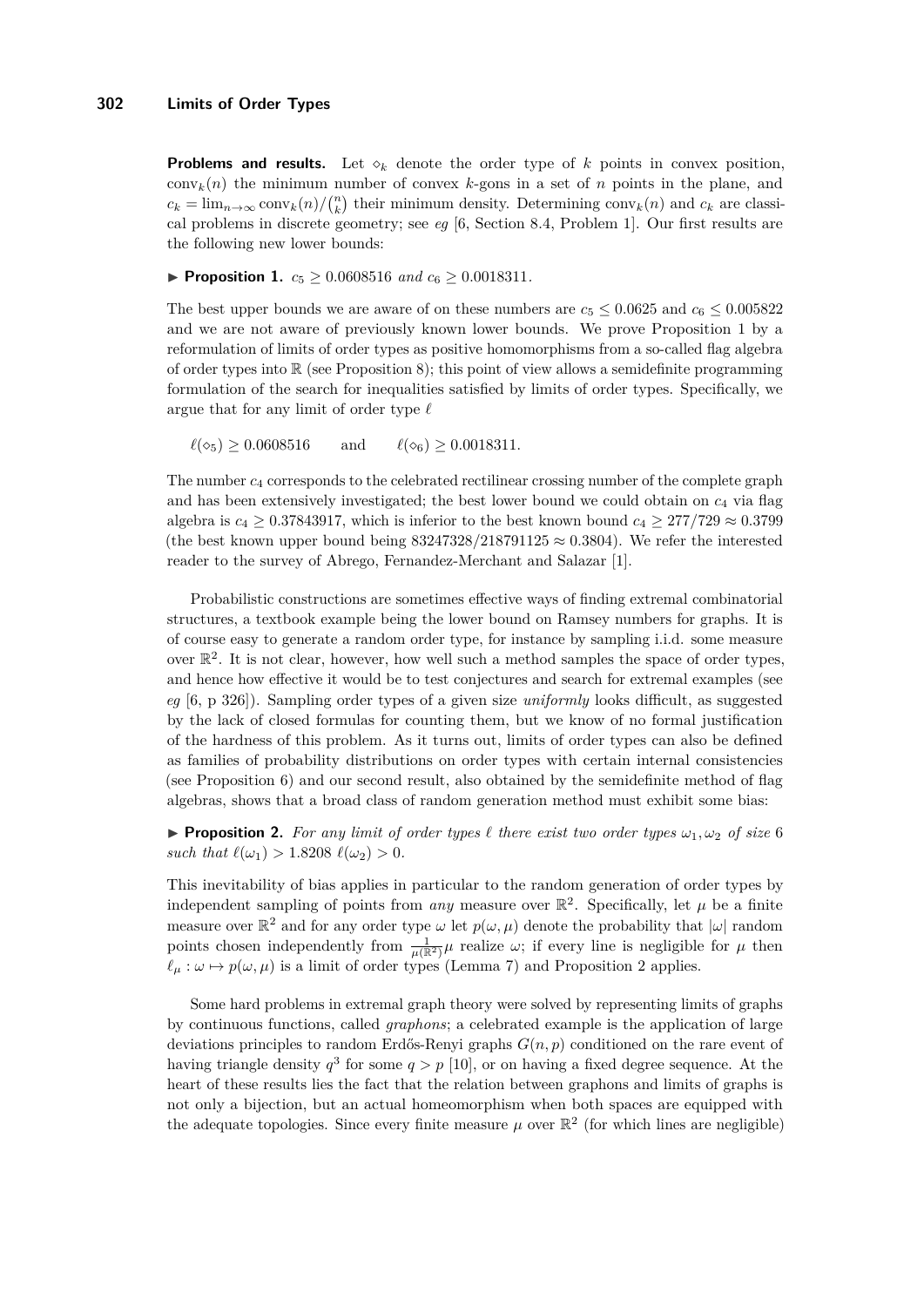defines a limit of order types  $\ell_{\mu}$ , it is natural to wonder if such measures can represent all limits of order types, and whether this representation can be made an homeomorphism.

<span id="page-3-2"></span>Let  $\mathcal L$  denote the space of limits of order types, endowed with the topology of the metric

$$
d(\ell_1, \ell_2) := \sum_{i=1}^{\infty} 2^{-i} |\ell_1(\omega_i) - \ell_2(\omega_i)|,
$$
\n(1)

where  $\{\omega_1, \omega_2, \ldots\}$  is some arbitrary enumeration of the set of order types. We first show that the map  $\mu \mapsto \ell_{\mu}$ , from the space of finite measures over  $\mathbb{R}^2$  for which every line is negligible, equipped with the topology of the weak convergence, into  $\mathcal{L}$ , is continuous (Proposition [10\)](#page-10-0). We next consider the special case of restrictions of the Lebesgue measure (the area) to compact convex sets with non empty interior (*convex bodies*). Let  $K$  denote the quotient of the space of convex bodies by affine transforms: if *K* is a convex body,  $[K] \in \mathcal{K}$  is the class of convex bodies affinely equivalent to *K*. We equip  $K$  with the Banach-Mazur distance<sup>[2](#page-3-0)</sup>  $d_{BM}$ , and remark that if *K* is a convex body and  $\mu_K$  is the uniform measure on *K* then the limit of order types  $\ell_{\mu_K}$  depends only on [*K*]. We prove:

<span id="page-3-1"></span> $\blacktriangleright$  **Theorem 3.** Let  $K$  and  $K'$  be two planar convex bodies.

- (i) If for any  $\omega \in \mathcal{O}$  we have  $p(\omega, \mu_K) = p(\omega, \mu_{K'})$  then K and K' are affinely equivalent.
- (ii) *For any*  $\omega \in \mathcal{O}$  *we have*  $|p(\omega, \mu_K) p(\omega, \mu_{K'})| \leq 2|\omega| d_{BM}(K, K').$
- *As a consequence, the map*  $[K] \in \mathcal{K} \mapsto \ell_{\mu_K} \in \mathcal{L}$  *is a homeomorphism to its image.*

The type of rigidity expressed by Theorem [3](#page-3-1) extends to a broader class of measures (see the journal version).

We next show that there exists a limit of order types that cannot be represented, in the sense defined above, by a measure. The gist of the construction is to consider a sequence of measures whose weak limit (in the measure sense) contains a Dirac mass. Specifically, for any real  $t \in (0, 1)$ , let  $\odot_t$  be a probability distribution over  $\mathbb{R}^2$  supported on two concentric circles, with radii 1 and *t*, respectively. Each of the two circles has  $\odot_t$ -measure 1/2, distributed proportionally to the length on that circle. We denote by  $\ell_{\mathcal{O}_t}$  the limit of order types associated to  $\odot_t$  (*cf* Lemma [7\)](#page-5-0) and we let  $\ell_{\odot}$  be the limit of a convergent sub-sequence of { $\ell_{\odot_1/n}$ }<sub>*n*∈N<sup>∗</sup></sub>. Here we prove:

<span id="page-3-3"></span>**Proposition 4.** If  $\mu$  is a compactly supported measure over  $\mathbb{R}^2$  then there exists  $\omega \in \mathcal{O}$ *such that*  $p(\omega, \mu) \neq \ell_{\odot}(\omega)$ .

The proof that the compactness assumption can be removed is postponed to the journal version.

We finally examine a variation on constructions of Erdős and Szekeres [\[7\]](#page-14-6) and Horton [\[8\]](#page-14-7) to construct a limit of order types that no measure that is somewhere regular can represent. We first define inductively a sequence  $\{P_n\}_{n\in\mathbb{N}}$  of point sets. The set  $P_0$  consists of a single point. Assuming  $P_n$  has been constructed, we let  $P_{n+1}$  to be the union of two congruent copies of  $P_n$ ,  $P_n^0$  and  $P_n^1$ , so that the following is true: any point in  $P_n^1$  lies above every line spanned by two points from  $P_n^0$ , any point from  $P_n^0$  lies below every line spanned by two points from  $P_n^1$ , and the least *x* coordinate of a point in  $P_n^1$  is greater than the greatest *x* coordinate of a point in  $P_n^0$ . We then let  $\omega_n$  denote the order type of  $P_n$  and let  $\ell_H$  denote the limit of some convergent subsequence of  $\{\omega_n\}.$ 

<span id="page-3-0"></span><sup>2</sup> Recall that  $d_{BM}$  is  $d_{BM}([K],[K']) := \ln \left( \inf \{r : r \in \mathbb{R}^+, \exists A \in GA(2,\mathbb{R}) : K \subset AK' \subset rK \} \right)$  where  $rK$ denotes a scaling of *K* by a factor *r*; we abuse the terminology here as it is a distance only for symmetric convex sets.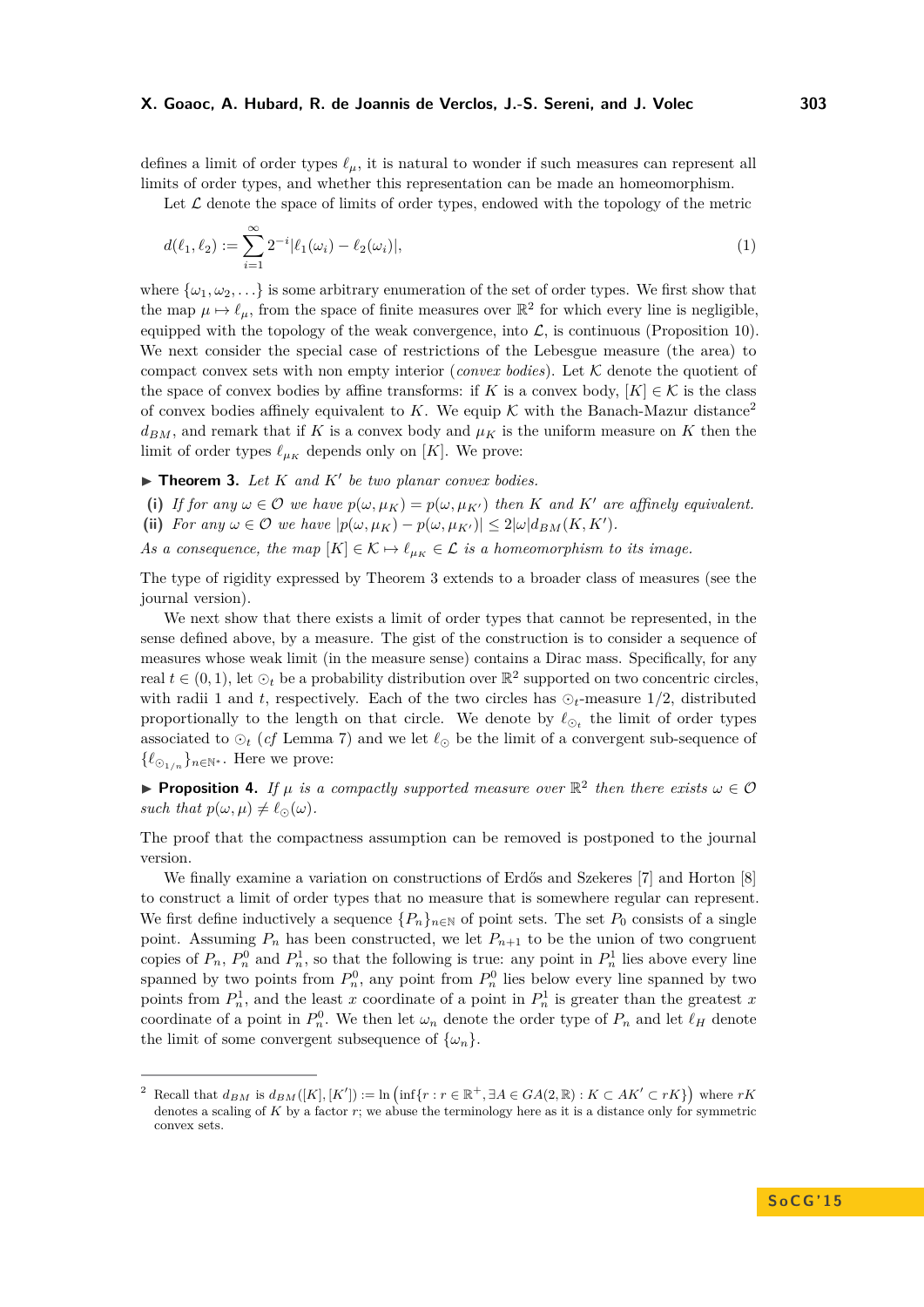<span id="page-4-3"></span>**• Proposition 5.** If  $\mu$  is a measure over  $\mathbb{R}^2$  that is, on an open set of positive  $\mu$ -measure, absolutely continuous to either the Lebesgue measure or the length measure on a  $C^2$  curve *then there exists*  $k > 4$  *such that*  $p(\diamond_k, \mu) > \ell_H(\diamond_k)$ .

Our proof hinges on the fact that when  $k \to \infty$ ,  $\ell_H(\diamond_k)$  decays faster than  $p(\diamond_k, \mu)$  for any of the measures considered. For perspective, recall that it is known that the rectilinear crossing number equals the infimum, over all open sets  $U \subset \mathbb{R}^2$  with finite Lebesgue measure, of  $p(\diamond_4, \mu_U)$ , where  $\mu_U$  is the Lebesgue measure restricted to *U* [\[12\]](#page-14-8).

# **2 Limits of order types**

Order types can be understood as equivalence classes of chirotopes under the action of permutations (see below). As such, they are an example of *models* in the language of Razborov [\[11\]](#page-14-9), and the theory of limits of order types is a special case of Razborov's work. In this section, we give a geometric presentation of the various faces of limits of order types. We intend the presentation to be as self-contained as possible, and refer to general results of Razborov when needed.

**Limits as probability distributions on order types.** The *split probability*  $p(\omega', \omega''; \omega)$ , where  $\omega', \omega'', \omega$  are order types, is the probability that a random partition of a point set realizing  $\omega$ into two classes of sizes  $|\omega'|$  and  $|\omega''|$ , chosen uniformly among all such partitions, produces two sets with respective order types  $\omega'$  and  $\omega''$ . (In particular  $p(\omega', \omega''; \omega) = 0$  if  $|\omega| \neq |\omega_1| + |\omega_2|$ .)

Fix two order types  $\omega', \omega'' \in \mathcal{O}$ , consider a converging sequence  $\{\omega_n\}_{n \in \mathbb{N}}$  of order types, and let  $n_0$  be such that  $|\omega_n| \geq |\omega'| + |\omega''|$  for any  $n \geq n_0$ . For any  $n \geq n_0$  let

$$
\alpha_n = p(\omega', \omega_n) p(\omega'', \omega_n) \quad \text{and} \quad \beta_n = \sum_{\omega \in \mathcal{O}_{|\omega'| + |\omega''|}} p(\omega', \omega''; \omega) p(\omega, \omega_n).
$$

Now, fix some point set *P* with order type  $\omega_n$ . On the one hand,  $\alpha_n$  equals the probability that two independent events both happens: (i) that a set  $P'$  of  $|\omega'|$  random points chosen uniformly from *P* have order type  $\omega'$ , and (ii) that another set *P*<sup>*n*</sup> of  $|\omega''|$  random points chosen uniformly from *P* have order type  $\omega''$ . On the other hand, observe that  $\beta_n$  equals the probability that (i) and (ii) happen *and* that  $P'$  and  $P''$  are disjoint. The difference  $|\alpha_n - \beta_n|$ is therefore bounded from above by the probability that  $P'$  and  $P''$  intersect. Bounding from above the probability that  $P'$  and  $P''$  have an intersection of one or more elements by the expected size of  $P' \cap P''$ , we have

<span id="page-4-1"></span>
$$
\left| p(\omega', \omega_n) p(\omega'', \omega_n) - \sum_{\omega \in \mathcal{O}_{|\omega'| + |\omega''|}} p(\omega', \omega''; \omega) p(\omega, \omega_n) \right| \leq \mathbb{E} \left( |P' \cap P''| \right) = \frac{|\omega'||\omega''|}{|\omega_n|}. \tag{2}
$$

Taking  $n \to \infty$  in [\(2\)](#page-4-1) we see that every limit of order types  $\ell$  satisfies

<span id="page-4-2"></span>
$$
\forall \omega', \omega'' \in \mathcal{O}, \qquad \ell(\omega')\ell(\omega'') = \sum_{\omega \in \mathcal{O}_{|\omega'| + |\omega''|}} p(\omega', \omega''; \omega)\ell(\omega). \tag{3}
$$

These internal consistency relations provide the following alternative characterization of limits as families of distributions on order types:

<span id="page-4-0"></span>▶ **Proposition 6** (Lovasz and Szegedy [\[9,](#page-14-10) Theorem 2.2], Razborov [\[11,](#page-14-9) Theorem 3.3]). *A function*  $\ell : \mathcal{O} \to \mathbb{R}$  *is a limit of order types if and only if it satisfies Condition* [\(3\)](#page-4-2) *and for every*  $n \in \mathbb{N}$  *the restriction*  $\ell_{\mathcal{O}_n}$  *is a probability distribution on*  $\mathcal{O}_n$ *.*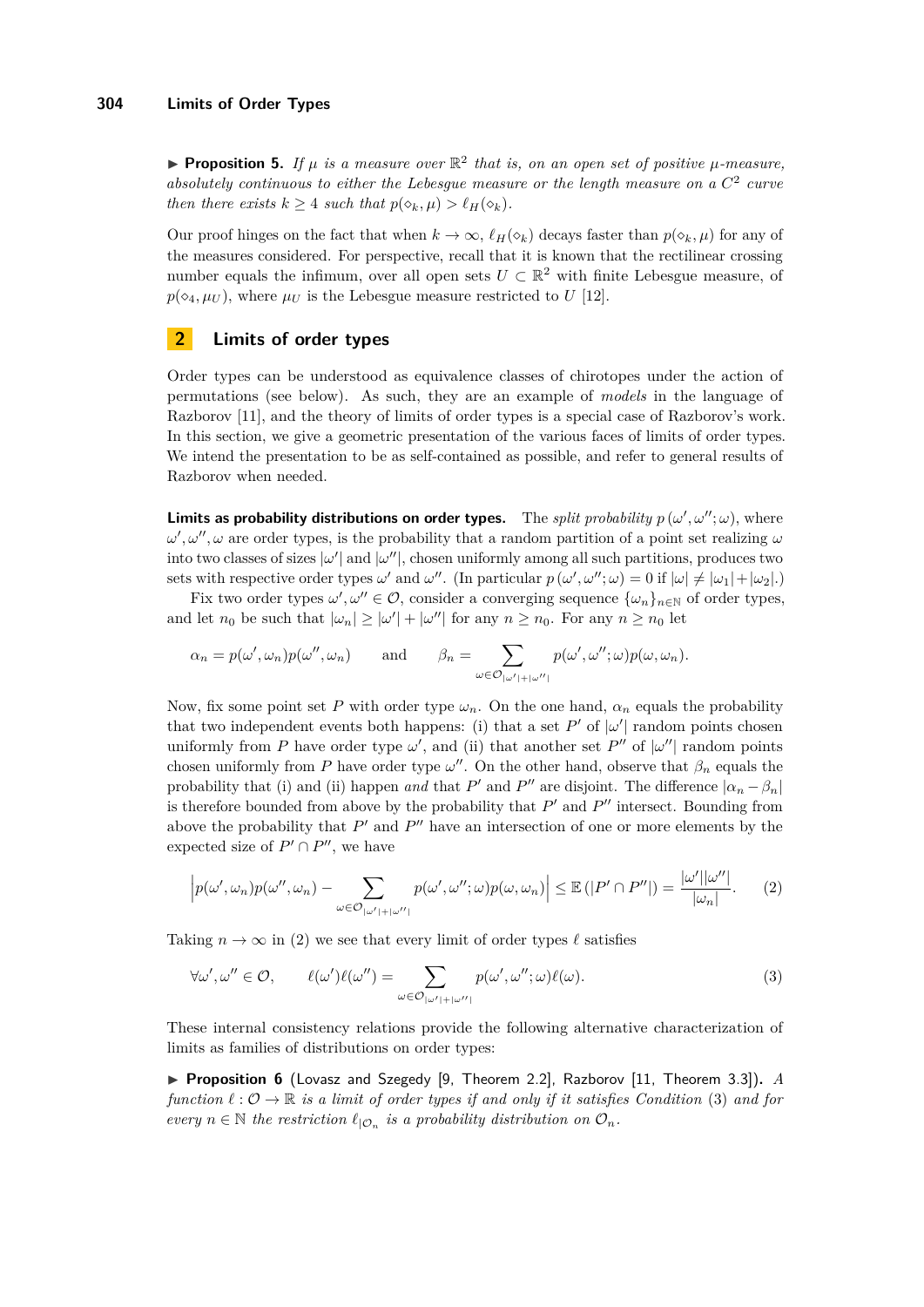**Limits from measures over**  $\mathbb{R}^2$ . As spelled out in the paragraph following Proposition [2,](#page-2-1) measures over  $\mathbb{R}^2$  provide examples of limits of order types.

<span id="page-5-0"></span>**► Lemma 7.** *The map*  $\ell_{\mu}$  :  $\omega \in \mathcal{O} \mapsto p(\omega, \mu)$  *is a limit of order types if and only if*  $\mu$  *is a measure for which every line is negligible.*

**Proof.** Assume that  $\ell_{\mu}$  is a limit of order types and let  $\{\omega_n\}_{n\in\mathbb{N}}$  be a sequence converging to  $\mu$ . Let ∴ denote the order type of size 3. We have

$$
p(\cdot, \mu) = \ell_{\mu}(\cdot) = \lim_{n \to \infty} p(\cdot, \mu_n) = 1
$$

so three random points chosen independently from  $\frac{1}{\mu(\mathbb{R}^2)}\mu$  are aligned with probability 0, and every line is negligible for  $\mu$ .

Conversely, assume that  $\mu$  is a measure for which every line is negligible. For every  $n \geq 3$  the restriction of  $\ell_{\mu}$  to  $\mathcal{O}_n$  is a probability distribution. Moreover, for any order types  $\omega', \omega'' \in \mathcal{O}$  we have

$$
Pr_{\mu}(\omega')Pr_{\mu}(\omega'') = \sum_{\omega \in \mathcal{O}_{|\omega'|+|\omega''|}} Pr_{\mu}(\omega)p(\omega',\omega'';\omega)
$$

since the union of two independent random sets of sizes  $|\omega_1|$  and  $|\omega_2|$  has size  $|\omega_1| + |\omega_2|$ almost surely. Proposition [6](#page-4-0) implies that  $\ell_{\mu}$  is a limit of order types.

**Limits as positive algebra homomorphisms.** Let  $\{\omega_n\}_{n\in\mathbb{N}}$  be a sequence of order types converging to a limit  $\ell$ . Let  $\omega \in \mathcal{O}$ , let  $k \geq |\omega|$  and let  $n_0$  be large enough so that  $|\omega_n| \geq k$ for  $n \geq n_0$ . A simple conditioning argument yields that for any  $n \geq n_0$ ,

$$
p(\omega, \omega_n) = \sum_{\omega' \in \mathcal{O}_k} p(\omega, \omega') p(\omega', \omega_n).
$$

Indeed, the probability that a random sample realizes  $\omega$  is the same if we sample uniformly  $|\omega|$ points from a realization of  $\omega_n$ , and if we sample k points uniformly from that realization, then select a subset of  $|\omega|$  of these k points uniformly. It follows that any limit  $\ell$  of order types satisfies:

<span id="page-5-1"></span>
$$
\forall \omega \in \mathcal{O}, \forall k \ge |\omega|, \quad \ell(\omega) = \sum_{\omega' \in \mathcal{O}_k} p(\omega, \omega') \ell(\omega'). \tag{4}
$$

Now, let  $\mathbb{R}^{\mathcal{O}}$  be the set of all finite formal linear combinations of elements of  $\mathcal{O}$  with real coefficients and consider the quotient vector space

$$
\mathcal{A} = \mathbb{R}\mathcal{O}/\mathfrak{K} \quad \text{where} \quad \mathfrak{K} = \text{vect}\Big\{\omega - \sum_{\omega' \in \mathcal{O}_{|\omega|+1}} p(\omega, \omega')\omega' : \omega \in \mathcal{O}\Big\}.
$$

We define a product on  $\mathcal O$  by

$$
\forall \omega_1, \omega_2 \in \mathcal{O}, \qquad \omega_1 \times \omega_2 = \sum_{\omega \in \mathcal{O}_{|\omega_1| + |\omega_2|}} p(\omega_1, \omega_2; \omega) \omega \tag{5}
$$

and extend it linearly to  $\mathbb{R}O$ . This extension is compatible with the quotient by  $\mathfrak{K}$  [\[11,](#page-14-9) Lemma 2.4] and therefore turns  $A$  into an algebra.

We call an algebra homomorphism from  $\mathcal A$  to  $\mathbb R$  *positive* if it maps every element of  $\mathcal O$  to a non-negative real, and denote by  $Hom^+(\mathcal{A}, \mathbb{R})$  the set of positive algebra homomorphism from  $A$  to  $\mathbb R$ . (Note that any algebra homomorphism sends  $\cdot$ , the order-type of size one, to the real 1 as it is the neutral element for the product on order types.)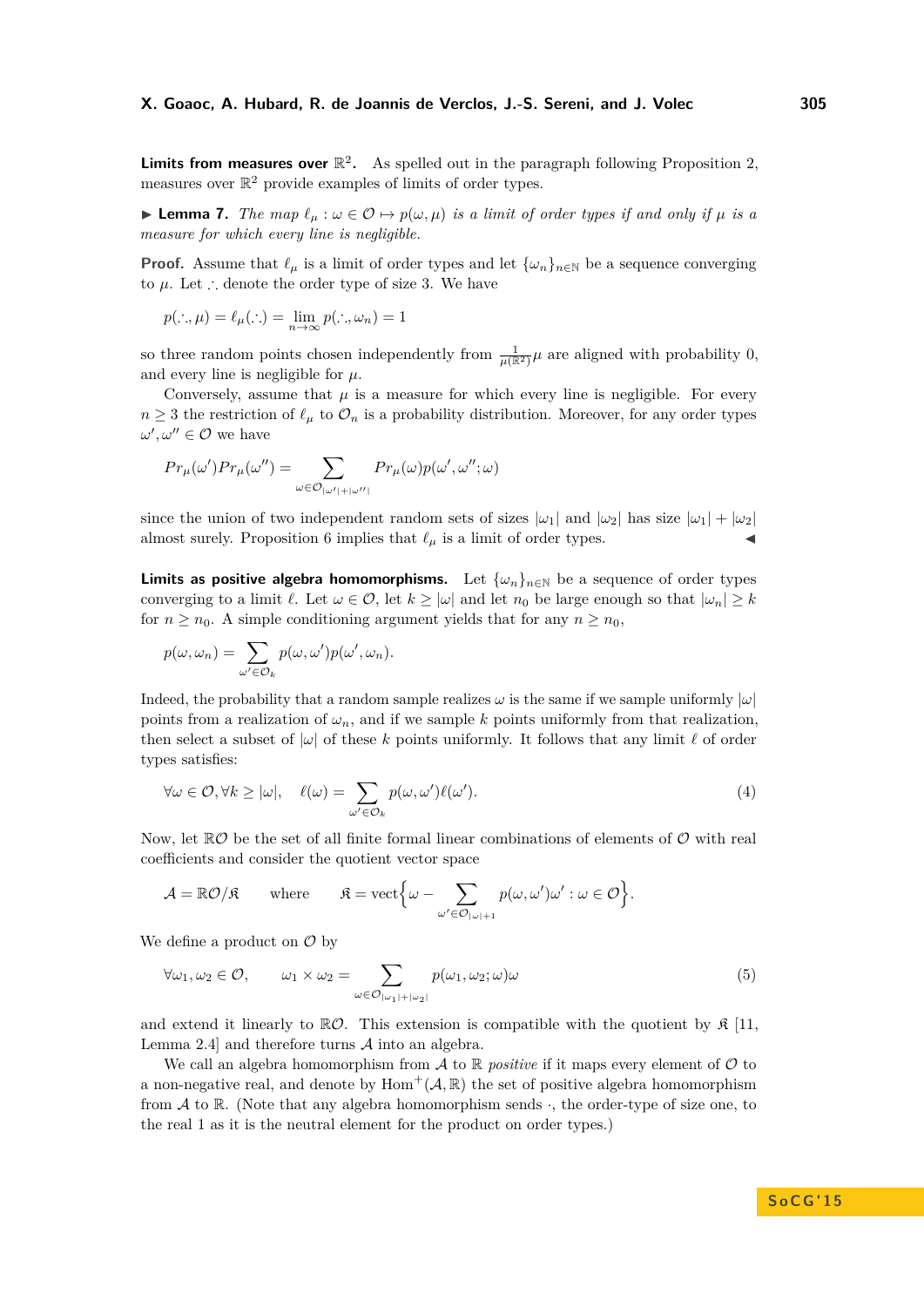<span id="page-6-0"></span>**Proposition 8** ([\[11,](#page-14-9) Theorem 3.3b]). *A map*  $f: \mathcal{O} \to \mathbb{R}$  *is a limit of order types if and only if its linear extension is compatible with the quotient by* K *and defines a positive homomorphism from* A *to* R*.*

We write that an element of  $A$  is non-negative when its image under any positive homomorphisms is non-negative. The algebra  $A$  allows us to compute effectively with density relations that hold for *every* limit  $\ell$ .

**Example 9.** Let us denote by  $\cdot$  the order type on one point, by  $\therefore$  and  $\therefore$  the two order types of size four and by  $\cdot \cdot \cdot$ , , , and by  $\cdot \cdot$  , the three order types of size five, seen as elements of  $A$ . From Identity  $(4)$  we get

$$
\vdots \quad = \quad \vdots \quad + \frac{3}{5} \quad \vdots \quad + \frac{1}{5} \quad \vdots \quad \text{and} \quad \vdots \quad + \quad \vdots \quad + \quad \vdots \quad = \quad \text{(6)}
$$

Since for any limit of order types  $\ell$  we have  $\ell(\cdot) = 1$ , the above easily implies that  $\ell(\infty_4) \geq 1/5$ . Using again Identity  $(4)$ , and the non-negativity of  $\therefore$  we then obtain:

$$
\frac{2}{5} \therefore \geq \therefore -\frac{3}{5} (\therefore + \therefore + \therefore) = \therefore -\frac{3}{5}.
$$

and  $\ell(\infty_5) \geq \frac{5}{2}\ell(\infty_4) - \frac{3}{2}$  for any limit of order types  $\ell$ .

# **3 The semidefinite method for order types**

Let us give an intuition of how the *semidefinite method* works on an example. A simple (mechanical) examination of 6405 order types reveals that  $p(\diamond_4, \omega) \geq 19/70$  for any  $\omega \in \mathcal{O}_8$ . With Identity [\(4\)](#page-5-1) this implies  $\therefore$   $\geq 19/70$  · or equivalently  $c_4 \geq 19/70 > 0.2714$ . Observe that for any  $C \in \mathcal{A}$  and any (linear extension of a) limit of order types  $\ell$  we have  $\ell(C \times C)$  $\ell(C)^2 \geq 0$  by Proposition [8.](#page-6-0) We thus have at our command an infinite source of inequalities to consider to try and improve the above bounds. For instance, a tedious but elementary computation yields that

$$
\left(\frac{6}{25} \cdot \cdot \cdot - \frac{11}{125} \cdot \cdot \cdot \right)^2 + \frac{298819}{1093750} \sum_{\omega \in \mathcal{O}_8} \omega = \sum_{\omega \in \mathcal{O}_8} a_{\omega} \omega,
$$

where  $a_\omega \leq p(\diamond_4, \omega)$  for every  $\omega \in \mathcal{O}_8$ . This implies that  $\ell(\diamond_4) \geq 298819/1093750 > 0.2732$ for any limit of order types  $\ell$ . The search for interesting combinations of such inequalities can be done by semidefinite programming.

## **3.1 Improving the semidefinite method via rooting and averaging**

The effectiveness of the semidefinite method for limits of graphs was greatly enhanced by considering partially labelled graphs. We unfold here a similar machinery, using some blend of order types and chirotopes.

**Partially labelled point sets, flags,** *σ***-flags and A***<sup>σ</sup>***.** A point set *partially labelled* by a finite set Z (the *labels*) is a finite point set P together with some injective map  $L : \mathcal{Z} \to P$ ; we will write this  $(P, Z, L)$  when we need to make explicit the set of labels and the label map. We say that two partially labelled point sets  $(P, \mathcal{Z}, L)$  and  $(P', \mathcal{Z}, L')$  have the same *flag* if there exists a bijection  $\phi : P \to P'$  that preserves both the orientation and the labelling, the latter meaning that  $\phi(L(i)) = L'(i)$  for any  $i \in \mathcal{Z}$ . The relation of having the same flag is an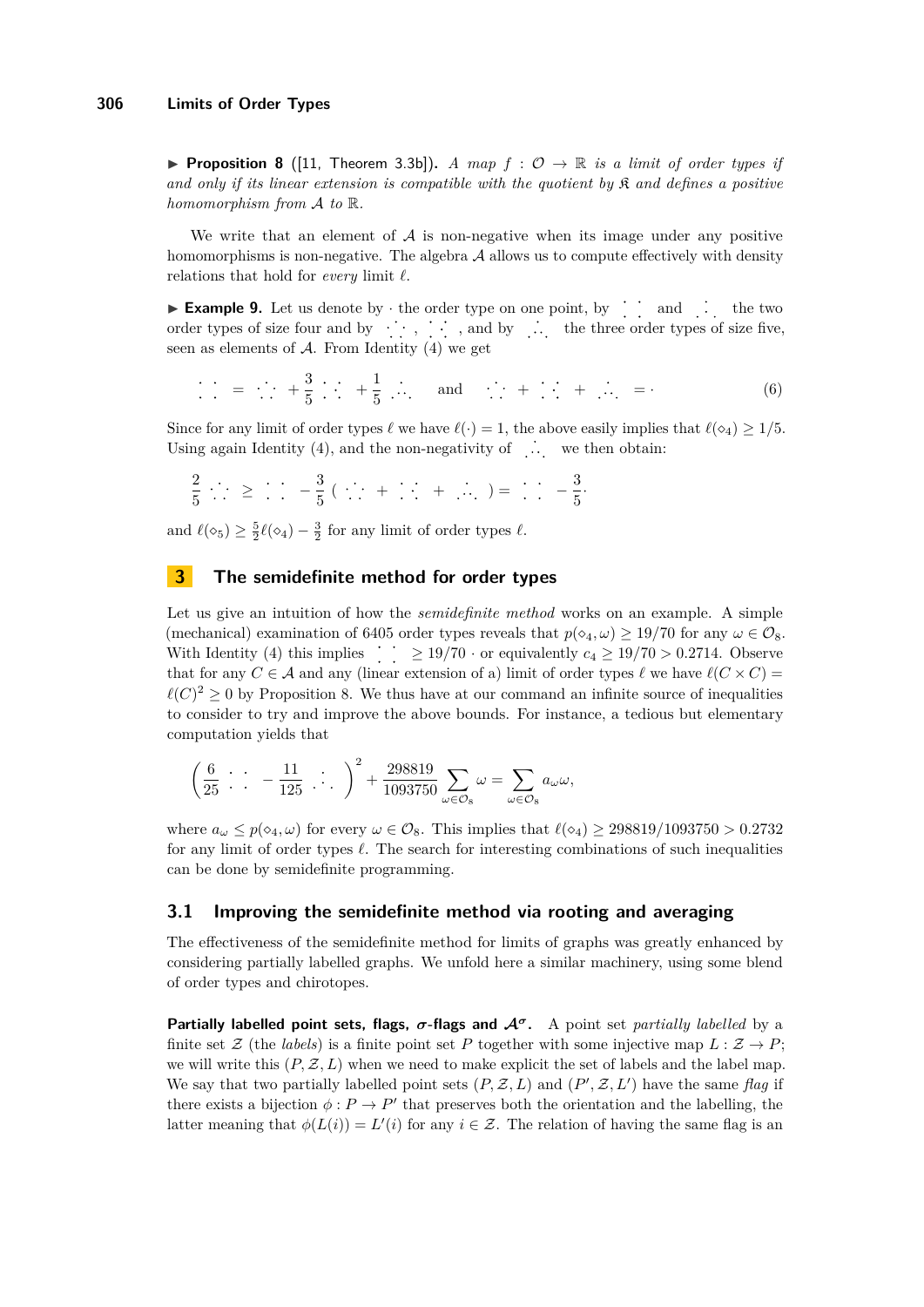equivalence relation, and a *flag* is an equivalence class for this relation. Again, we call any partially labelled point set a realization of its equivalence class, and the size  $|\tau|$  of a flag  $\tau$  is the cardinality of any of its realizations.

We call a flag where all the points are labelled, *ie* where  $|P| = |\mathcal{Z}|$  in some realization  $(P, \mathcal{Z}, L)$ , a  $\mathcal{Z}$ -*chirotope*. (When  $\mathcal{Z} = [k] = \{1, 2, ..., k\}$  a  $\mathcal{Z}$ -chirotope coincides with the classical notion of chirotope.) Discarding the unlabelled part of a flag *τ* with label set Z yields some *Z*-chirotope *σ* called the *root* of *τ*. We call a flag with root *σ* a *σ*-flag and we denote by  $\mathcal{X}^{\sigma}$  the set of  $\sigma$ -flags. The *unlabelling*  $\tau^{\emptyset}$  of a flag  $\tau$  with realization  $(P, \mathcal{Z}, L)$  is the order type of *P*.

Let  $\mathcal Z$  be a set of labels and  $\sigma$  a  $\mathcal Z$ -chirotope. We define densities and split probabilities for  $\sigma$ -flags like for order types. Namely, let  $\tau$ ,  $\tau'$  and  $\tau''$  be  $\sigma$ -flags realized, respectively, by  $(P, \mathcal{Z}, L)$  and  $(P', \mathcal{Z}, L')$  and  $(P'', \mathcal{Z}, L'')$ . The *density* of  $\tau$  in  $\tau'$  is the probability that for a random subset *S* of size  $|P| - |\mathcal{Z}|$ , chosen uniformly in  $P' \setminus L'(\mathcal{Z})$ , the partially labelled set  $(S \cup L'(\mathcal{Z}), \mathcal{Z}, L')$  has flag  $\tau$ . The *split probability*  $p(\tau, \tau'; \tau'')$  is the probability that for a random subset *S* of size  $|P| - |\mathcal{Z}|$ , chosen uniformly in  $P'' \setminus L''(\mathcal{Z})$ , the partially labelled set  $(S \cup L''(\mathcal{Z}), \mathcal{Z}, L'')$  and  $(P'' \setminus S, \mathcal{Z}, L'')$  have, respectively, flags  $\tau$  and  $\tau'$ .

We can finally define an algebra of *σ*-flags as for order types. We equip the quotient vector space

$$
\mathcal{A}^{\sigma} = \mathbb{R}\mathcal{X}^{\sigma}/\mathfrak{K}^{\sigma} \qquad \text{where} \qquad \mathfrak{K}^{\sigma} = \text{vect}\Big\{\omega - \sum_{\omega' \in \mathcal{X}^{\sigma}_{|\omega|+1}} p(\omega, \omega')\omega' : \omega \in \mathcal{X}^{\sigma}\Big\}
$$

by the linear extension of the product defined on  $\mathcal{X}^{\sigma}$  by  $\tau \times \tau' = \sum_{\tau'' \in \mathcal{X}^{\sigma}_{|\tau|+|\tau'|-|\sigma|}} p(\tau, \tau'; \tau'') \tau''$ .

**Rooted homomorphisms and averaging.** The use of the  $A^{\sigma}$ 's to study A relies on three tools which we now introduce. We first define an *embedding* of a Z-chirotope in an order type *ω* as a *σ*-flag with root *σ* and unlabelling *ω*. We use *random embeddings* with the following distribution in mind: fix some point set realizing  $\omega$ , consider the set *I* of injections  $f : \mathcal{Z} \to P$ such that  $(P, \mathcal{Z}, f)$  is a  $\sigma$ -flag, choose some injection  $f_r$  from *I* uniformly at random, and consider the flag of  $(P, \mathcal{Z}, f_r)$ . We call this the *labelling* distribution on embeddings of  $\sigma$ in *ω*.

Next, we associate to any convergent sequence of order types  $\{\omega_n\}_{n\in\mathbb{N}}$ , and for any *Z*-chirotope *σ*, a probability distribution on  $Hom^+(A^σ, ℝ)$ . For any *n* ∈ ℕ, the labelling distribution on embeddings of  $\sigma$  in  $\omega_n$  defines a probability distribution  $P_n^{\sigma}$  on mappings from  $\mathcal{A}^{\sigma}$  to R; specifically, for each embedding  $\theta_n$  of  $\sigma$  in  $\omega_n$  we consider the map

$$
f_{\theta_n}: \left\{ \begin{array}{ccc} \mathcal{A}^{\sigma} & \to & \mathbb{R} \\ \tau & \mapsto & p(\tau, \theta_n) \end{array} \right.
$$

and assign to it the same probability, under  $\mathbf{P}_n^{\sigma}$ , as the probability of  $\theta_n$  under the labelling distribution. Since  $p(\omega, \omega_n)$  converges as  $n \to \infty$  for every  $\omega \in \mathcal{O}$ , the sequence  $\{P_n^{\sigma}\}_{n \in \mathbb{N}}$ weakly converges to a Borel probability measure on  $\text{Hom}^+(\mathcal{A}^\sigma,\mathbb{R})$  [\[11,](#page-14-9) Theorems 3.12 and 3.13] which we denote by  $P_\ell^{\sigma}$ . Moreover, if  $\ell(\sigma^{\emptyset}) > 0$  then the homomorphism induced by  $\ell$ determines the probability distribution  $\mathbf{P}_{\ell}^{\sigma}$  [\[11,](#page-14-9) Theorem 3.5].

We finally define, for any *Z*-chirotope  $\sigma$ , an *averaging* (or downward) operator  $\llbracket \cdot \rrbracket_{\sigma}$ :  $\mathcal{A}^{\sigma} \to \mathcal{A}$  as the linear operator defined on the elements of  $\tau \in \mathcal{X}^{\sigma}$  by  $[\![\tau]\!]_{\sigma} := p_{\tau}^{\sigma} \cdot \tau^{\emptyset}$ , where  $p_{\tau}^{\sigma}$ is the probability that a random embedding of  $\sigma$  to  $\tau^{\emptyset}$  (for the labelling distribution) equals  $\tau$ . Here are a few examples of  $\sigma$ -flags, where  $\sigma = 123$  is the CCW chirotope of size 3:

$$
\left[\begin{array}{cc}3\\1\end{array}\right]_{123}=\frac{1}{2}\begin{array}{c}\cdot\\1\end{array}\right]_{123}=\frac{1}{6}\begin{array}{c}\cdot\\1\end{array}\left[\begin{array}{cc}3\\1\end{array}\right]_{123}=\frac{1}{6}\begin{array}{c}\cdot\\1\end{array}\right]_{123}=\frac{1}{8}\begin{array}{c}\cdot\\1\end{array}\left[\begin{array}{c}3\\1\end{array}\right]_{123}=\frac{1}{8}\begin{array}{c}\cdot\\1\end{array}\right]
$$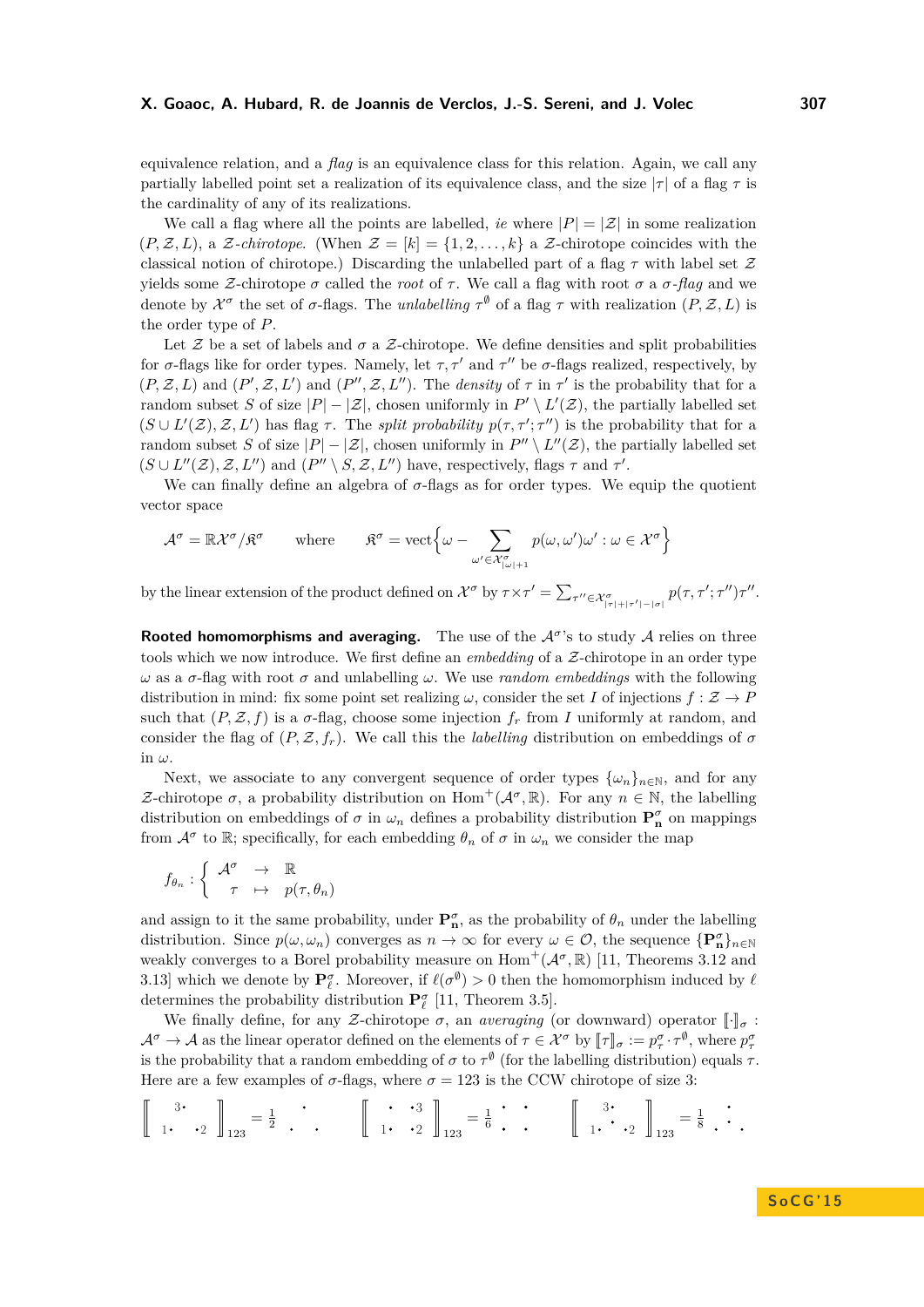For any given Z-chirotope  $\sigma$  and a limit of order types  $\ell$ , we have the following important identity [\[11,](#page-14-9) Lemma 3.11]:

$$
\forall \tau \in \mathcal{A}^{\sigma}, \quad \ell([\![\tau]\!]_{\sigma}) = \ell([\![\sigma]\!]_{\sigma}) \int_{\phi^{\sigma} \in \text{Hom}^+(\mathcal{A}^{\sigma}, \mathbb{R})} \phi^{\sigma}(\tau) d\mathbf{P}_{\ell}^{\sigma}.
$$
 (7)

In particular,  $\ell([\mathbb{C}^{\sigma}]]_{\sigma}) \geq 0$  for any  $C^{\sigma} \in \mathcal{A}^{\sigma}$  such that  $\phi^{\sigma}(C^{\sigma}) \geq 0$  almost surely for  $\phi^{\sigma}$  ∈ Hom<sup>+</sup>( $\mathcal{A}^{\sigma}$ , ℝ), relatively to **P**<sup>*σ*</sup><sub>*ε*</sub>; for any limit of order types  $\ell$  and any *Z*-chirotope *σ* we therefore have

$$
\forall C^{\sigma} \in \mathcal{A}^{\sigma}, \quad \ell \left( \left[ (C^{\sigma})^2 \right]_{\sigma} \right) \ge 0. \tag{8}
$$

## **3.2 The semidefinite method for order types**

The operator  $[\![\cdot]\!]_{\sigma}$  is linear, so for every  $\phi \in \text{Hom}^+(\mathcal{A}, \mathbb{R})$ , any  $A_1^{\sigma}, A_2^{\sigma}, \ldots, A_I^{\sigma} \in \mathcal{A}^{\sigma}$ , and any non-negative reals  $z_1, z_2, \ldots, z_I$ , we have

$$
\phi\left(\left[\sum_{i\in[I]} z_i\cdot (A_i^{\sigma})^2\right]_{\sigma}\right) \geq 0.
$$

For any finite set of flags  $S \subseteq \mathcal{O}^{\sigma}$  and for any real, symmetric, positive semidefinite matrix *M* of size  $|S| \times |S|$ , we have  $\phi\left(\left[\![v_S^T M v_S]\!]_\sigma\right) \geq 0$ , where  $v_S$  is the vector in  $({{\cal A}}^\sigma)^{|S|}$  whose *i*th coordinate equals the *i*th element of *S* (for some given order). This recasts the search for a good "positive" quadratic combination as a semidefinite programming problem.

Let *N* be an integer,  $f = \sum_{\omega \in \mathcal{O}_N} f_{\omega} \omega$  some target function, and  $\sigma_1, \ldots, \sigma_k$  a finite list of chirotopes so that  $|\sigma_i| \equiv N \mod 2$ . For each  $i \in [k]$ , let  $v_i$  be the  $|\mathcal{X}_{(N+|\sigma_i|)/2}^{\sigma_i}|$ -dimensional vector with *i*th coordinate equal to the *i*th element of  $\mathcal{X}_{(N+|\sigma_i|)/2}^{\sigma_i}$ . We look for a real *b* as large as possible subject to the constraint that there exists *k* real, symmetric, positive semidefinite matrices  $M_1, M_2, \ldots, M_k$ , where  $M_i$  has size  $|v_i| \times |v_i|$ , so that

<span id="page-8-0"></span>
$$
\forall \omega \in \mathcal{O}_N, \quad f_{\omega} \ge a_{\omega} \qquad \text{where} \qquad \sum_{\omega \in \mathcal{O}_N} a_{\omega} \omega = \sum_{i \in [k]} \left[ v_i^T M_i v_i \right]_{\sigma_i} + b \sum_{\omega \in \mathcal{O}_N} \omega. \tag{9}
$$

The values of the  $a_\omega$ 's are determined by *b*, the entries of the matrices  $M_1, M_2, \ldots, M_k$ , the splitting probabilities  $p(\tau', \tau''; \tau)$ , where  $\tau', \tau'' \in \mathcal{X}_{(N+|\sigma_i|)/2}^{\sigma_i}$  and  $\tau \in \mathcal{X}_N^{\sigma_i}$ , and the probabilities  $p_{\tau}^{\sigma_i}$ , where  $\tau \in \mathcal{O}_N^{\sigma_i}$ . Moreover, finding the maximum value of *b* and the entries of the matrices  $M_i$  can be formulated as a semidefinite program.

**Effective semidefinite programming for flags of order types.** In order to use a semidefinite programming software for finding a solution of programs in the form of [\(9\)](#page-8-0), it is enough to generate the sets  $\mathcal{O}_N$  and  $\mathcal{X}_N^{\sigma_i}$ , the split probabilities  $p(\tau', \tau''; \tau)$ , where  $\tau', \tau'' \in \mathcal{X}_{(N+|\sigma_i|)/2}^{\sigma_i}$ and  $\tau \in \mathcal{X}_N^{\sigma_i}$ , and the probabilities  $p_{\tau}^{\sigma_i}$ , where  $\tau \in \mathcal{O}_N^{\sigma_i}$ .

We generated the sets and the values by brute force up to  $N = 8$ . The only non-trivial algorithmic step is deciding whether two order types, represented by point sets, are equivalent. This can be done by computing some canonical ordering of the points that turn two point sets with the same order type into point sequences with the same chirotope. Aloupis et al. [\[4\]](#page-14-11) recently proposed an algorithm performing that in time  $O(n^2)$ ; the method we implemented takes time  $O(n^2 \log n)$  and seems to be folklore (we learned it from Pocchiola and Pilaud). For solving the semidefinite program itself, we used a library called CSDP [\[5\]](#page-14-12). The input data for CSDP was generated using a mathematical software SAGE [\[14\]](#page-14-13).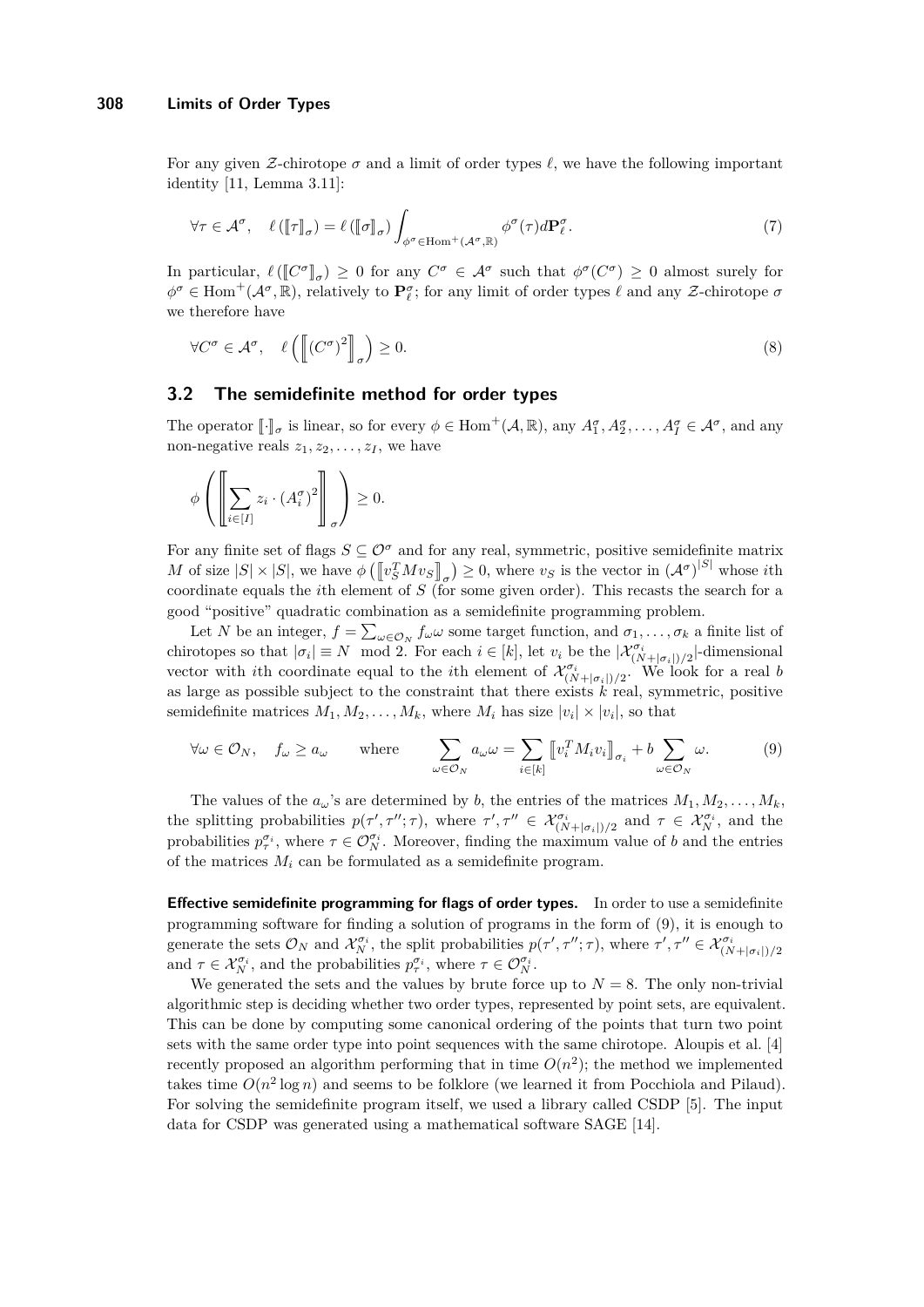**Setting up the semidefinite programs.** In the rest of this section we work with  $N = 8$  and use chirotopes labelled  $\sigma_1, \sigma_2, \ldots, \sigma_{24}$  where  $\sigma_1$  the empty chirotope,  $\sigma_2$  the only chirotope

 $\cdot$  2  $4 \cdot \cdot \cdot 3$ 1.  $\cdot 2 \cdot 1 \cdot 3 \cdot 2$ 4 of size two,  $\sigma_3$  and  $\sigma_4$  the two chirotopes of size 4 depicted on the left, and  $\sigma_5, \ldots, \sigma_{24}$  a fixed set of 20 chirotopes of size 6 so that  $\mathcal{O}_6 = \{\sigma_5^{\emptyset}, \ldots, \sigma_{24}^{\emptyset}\}\;$ ; note that since  $|\mathcal{O}_6| = 20$ , what follows will not depend on the choices made in labelling  $\sigma_5, \ldots, \sigma_{24}$ . The

vectors  $v_1, v_2, \ldots, v_{24}$  described in the previous paragraph for this choice of *N* and  $\sigma_i$ 's have lengths 2, 44, 468, 393, 122, 112, 114, 101, 101, 103, 106, 103, 103, 120, 102, 108, 94, 90, 91, 91, 95, 95, 92, 104, respectively.

**Computations proving Propositions [1](#page-2-0) and [2.](#page-2-1)** We solved two semidefinite programs with the above choice of parameters for  $f = \sum_{\omega \in \mathcal{O}_8} p(\diamond_5, \omega)$  and  $f = \sum_{\omega \in \mathcal{O}_8} p(\diamond_6, \omega)$  and obtained real symmetric positive semidefinite matrices  $M_1, \ldots, M_{24}$  and  $M'_1, \ldots, M'_{24}$  with rational entries so that

$$
\sum_{\omega \in \mathcal{O}_8} p(\diamond_5, \omega) \omega \ge \sum_{i \in [24]} [v_i^T M_i v_i]_{\sigma_i} + \frac{15715211616602583691}{258254417031933722624} \sum_{\omega \in \mathcal{O}_8} \omega,
$$

and

$$
\sum_{\omega \in \mathcal{O}_8} p(\diamond_6, \omega) \omega \ge \sum_{i \in [24]} [v_i^T M_i' v_i]_{\sigma_i} + \frac{67557324685725989}{36893488147419103232} \sum_{\omega \in \mathcal{O}_8} \omega.
$$

The lower bounds on  $c_5$  and  $c_6$  then follow from Identity [\(4\)](#page-5-1).

Assume (without loss of generality) that  $\mathcal{O}_6 = {\omega_{6,1}, \omega_{6,2}, \ldots, \omega_{6,20}}$ . Solving two semidefinite programs, we obtained real symmetric positive semidefinite matrices  $M_1, \ldots, M_{24}$  and  $M'_1, \ldots, M'_{24}$  as well as non-negative rational values  $d_1, \ldots, d_{20}$  and  $d'_1, \ldots, d'_{20}$  so that

$$
\sum_{j\in[20]}d_j\left(\omega_{6,j}-\frac{1}{32}\sum_{\omega\in\mathcal{O}_8}\omega\right)+\sum_{i\in[24]}[v_i^TM_iv_i]_{\sigma_i}<0
$$

and

$$
\sum_{j \in [20]} d'_j \left( -\omega_{6,j} + \frac{1}{18} \sum_{\omega \in \mathcal{O}_8} \omega \right) + \sum_{i \in [24]} [v_i^T M'_i v_i]_{\sigma_i} < 0.
$$

They imply that there is no  $\ell \in$  Hom<sup>+</sup>( $\mathcal{A}, \mathbb{R}$ ) such that, respectively  $\ell(\omega) \geq 1/32$  for every  $\omega \in \mathcal{O}_6$ , or such that  $\ell(\omega) \leq 1/18$  for every  $\omega \in \mathcal{O}_6$ . Together this proves Proposition [2](#page-2-1) with an imbalance bound of  $32/18 > 1.77$ . The better bound of Proposition [2](#page-2-1) is obtained by a refinement of this approach where the order types with minimum and maximum probability are prescribed; this requires solving over 700 semidefinite programs.

The numerical values of the entries of all the matrices  $M_1, \ldots, M_{24}$  and coefficients *d*1*, . . . , d*<sup>20</sup> mentioned above can be downloaded from the web page [http://honza.ucw.](http://honza.ucw.cz/proj/ordertypes/)  $cz/proj/ordertypes/$ . In fact, the matrices  $M_1, \ldots, M_{24}$  are not stored directly, but as an appropriate non-negative sum of squares, which makes the verification of positive semidefiniteness trivial. To make an independent verification of our computations easier, we created sage scripts called "verify\_prop\*.sage", available from the same web page.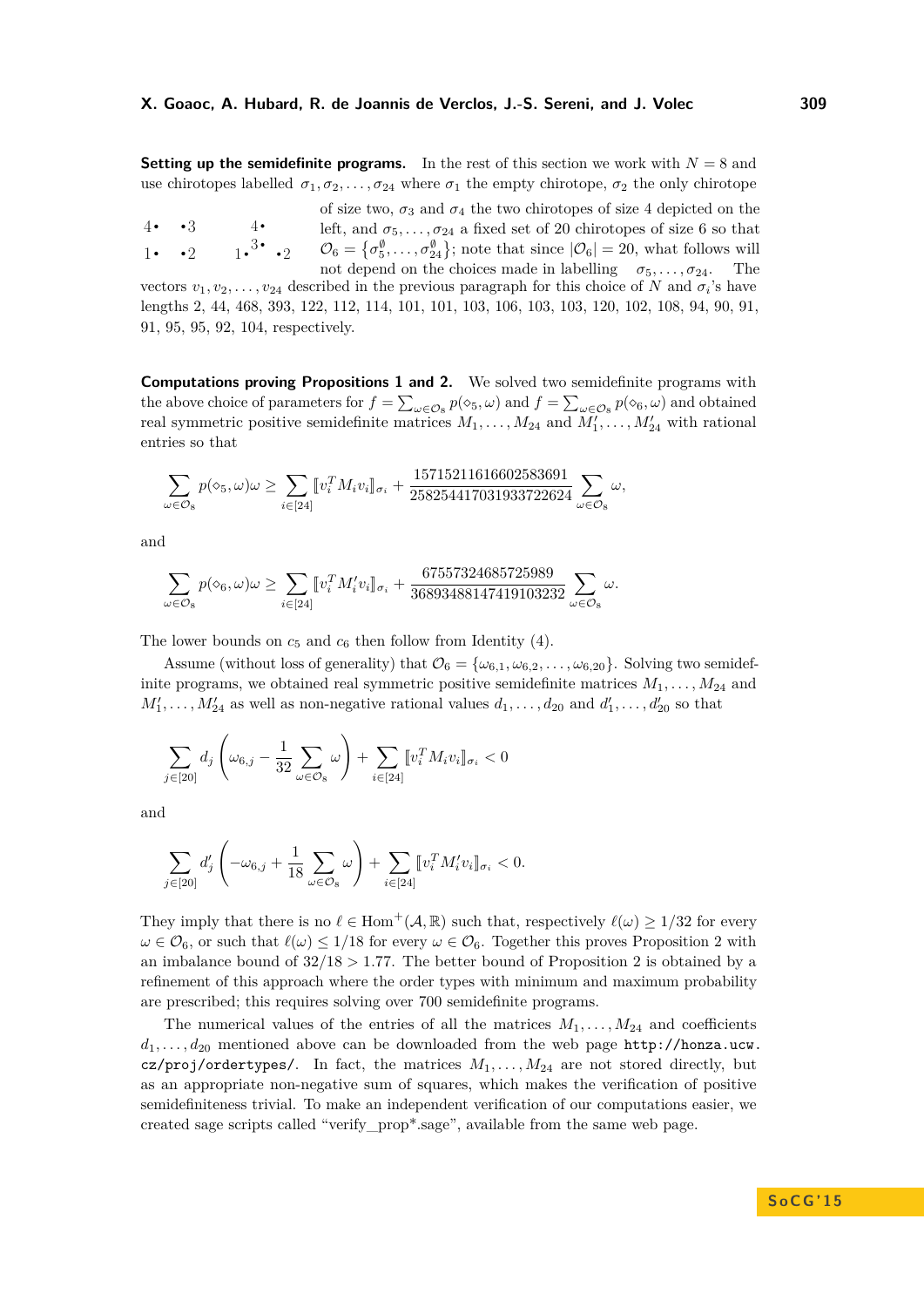# **4 Representation of limits by measures**

Let  $\mathcal L$  denote the space of limits of order types endowed with the topology of the distance given by Equation [\(1\)](#page-3-2). Let M denote the space of finite measures over  $\mathbb{R}^2$  for which every line is negligible, equipped with the topology of the weak convergence<sup>[3](#page-10-1)</sup>.

<span id="page-10-0"></span>**Proposition 10.** *The map*  $\mu \in \mathcal{M} \mapsto \ell_{\mu} \in \mathcal{L}$  *is continuous.* 

**Proof.** For  $k \geq 1$  and any measure  $\mu$  over  $\mathbb{R}^2$  we let  $\mu^k$  denote the *k*-fold product measure over  $\mathbb{R}^{2k}$ . For any order type  $\omega$  we let  $\mathcal{R}_{\omega} \subset \mathbb{R}^{2|\omega|}$  denote the space of all realizations of  $\omega$ , that is  $\mathcal{R}_{\omega}$  contains all  $2|\omega|$ -tuples  $(x_1, y_1, x_2, y_2, \ldots, x_{|\omega|}, y_{|\omega|})$  such that the points  $(x_1, y_1), (x_2, y_2), \ldots, (x_{|\omega|}, y_{|\omega|})$  realize  $\omega$ . Observe that  $p(\omega, \mu) = \mu^k(\mathcal{R}_{\omega})$ .

Let  $\{\mu_n\}_{n\in\mathbb{N}}$  be a sequence of measures in M weakly converging to a measure  $\mu \in \mathcal{M}$ . For any *k*, the *k*-fold product measures  $\mu_n^k$  converge weakly to  $\mu^k$ . Moreover, for every order type *ω* the boundary *∂*R*<sup>ω</sup>* consists solely of planar point sets with at least one aligned triple. The measure  $\mu^k(\partial \mathcal{R}_\omega)$  is therefore bounded from above by the probability that  $|\omega|$  random points sampled from  $\mu$  contains at least three aligned points. Since every line is negligible for  $\mu$ , this ensures that  $\mu^k(\partial \mathcal{R}_\omega) = 0$  and therefore for any  $\omega, \ell_{\mu_n}(\omega) = \mu_n^k(\mathcal{R}_\omega) \to \mu^k(\mathcal{R}_\omega) = \ell_\mu(\omega)$ .

In the rest of this section we prove Theorem [3,](#page-3-1) which strengthens Proposition [10](#page-10-0) for uniform measures on convex bodies, and prove Proposition [4](#page-3-3) and [5.](#page-4-3)

## **4.1 Proof of Theorem [3](#page-3-1)**

The gist of our proof is to relate a convex set *K* to the limit of order types  $\ell_K$  induced by the  $\alpha$  measure  $\mu_K$  through a family of positive algebra homomorphism  $\phi_{P,\mu_K,P'}(\tau) \in \text{Hom}^+(\mathcal{A}^{\sigma'}, \mathbb{R})$ defined for any point sequences  $P$  and  $P'$ .

For two chirotopes  $\sigma$ ,  $\sigma'$  we write  $\sigma' \triangleright \sigma$  and say that  $\sigma'$  extends  $\sigma$  if there exists sequences of points  $P = \{p_1, p_2, \ldots, p_n\}$  and  $P' = \{p'_1, p'_2, \ldots, p'_{n'}\}$  so that *P* has chirotope  $\sigma$  and the sequence  $P \cup P' := \{q_1, q_2, \dots, q_{n+n'} : q_i = p_i \text{ for } i \leq n \text{ and } q_i = p'_{i-n} \text{ for } i > n\}$  has chirotope  $\sigma'$ . Let  $\mu$  be a measure over  $\mathbb{R}^2$  for which lines are negligible. For any  $\sigma'$ -flag *τ* we let  $\phi_{P,\mu,P'}(\tau)$  denote the probability that  $|\tau| - |\sigma'|$  random unlabeled points chosen independently from  $\mu$  define, together with  $P \cup P'$ , a partially labelled sequence realizing  $\tau$ . The map  $\tau \in \mathcal{A}^{\sigma'} \mapsto \phi_{P,\mu,P'}(\tau)$  is easily seen to be a positive algebra homomorphism from  $\mathcal{A}^{\sigma'}$  to R. For a fixed *P* and varying *P'* such that  $n' = |P'|$ , we define a map

$$
\phi_{P,\mu,\cdot}\colon\left\{\begin{array}{rcl} (K)^{n'}&\to&\bigcup_{\sigma'\rhd\sigma;|\sigma'|=|\sigma|+n'}\mathrm{Hom}^{+}(\mathcal{A}^{\sigma'},\mathbb{R})\\ P'&\mapsto&\{\tau\mapsto\phi_{P,\mu,P'}(\tau)\}\end{array}\right.
$$

where we assume that  $\tau$  is a  $\sigma'$ -flag and  $P \cup P'$  have chirotope  $\sigma'$ . (For the sake of the presentation, we write  $\phi_{P,\mu,t}$  in place of  $\phi_{P,\mu,t}$  when applying  $\phi_{P,\mu,t}$  to a singleton.) The key fact about this map is that if we push forward  $\mu^{n'}$  through  $\phi_{P,\mu}$ , it induces a probability distribution on  $\cup_{|\sigma'|=|\sigma|+n',\sigma'\triangleright \sigma}$  Hom<sup>+</sup>( $\mathcal{A}^{\sigma'}$ , R) that turns out, due to a theorem of Razborov, to be essentially determined by  $\ell_{\mu}$ . We will denote by **Q** a set of  $n'$  random points chosen independently from  $\mu$ , and by  $\phi_{P,\mu,\mathbf{Q}}$  the random homomorphism corresponding to the push forward of  $\mu^{n'}$ .

<span id="page-10-1"></span>A sequence  $\{\mu_n\}_{n\in\mathbb{N}}$  of measures weakly converges to a measure  $\mu$  if  $\mu_n(A) \to \mu(A)$  for every measurable set *A* such that  $\mu(\partial A) = 0$ , where  $\partial$  stands for the topological boundary.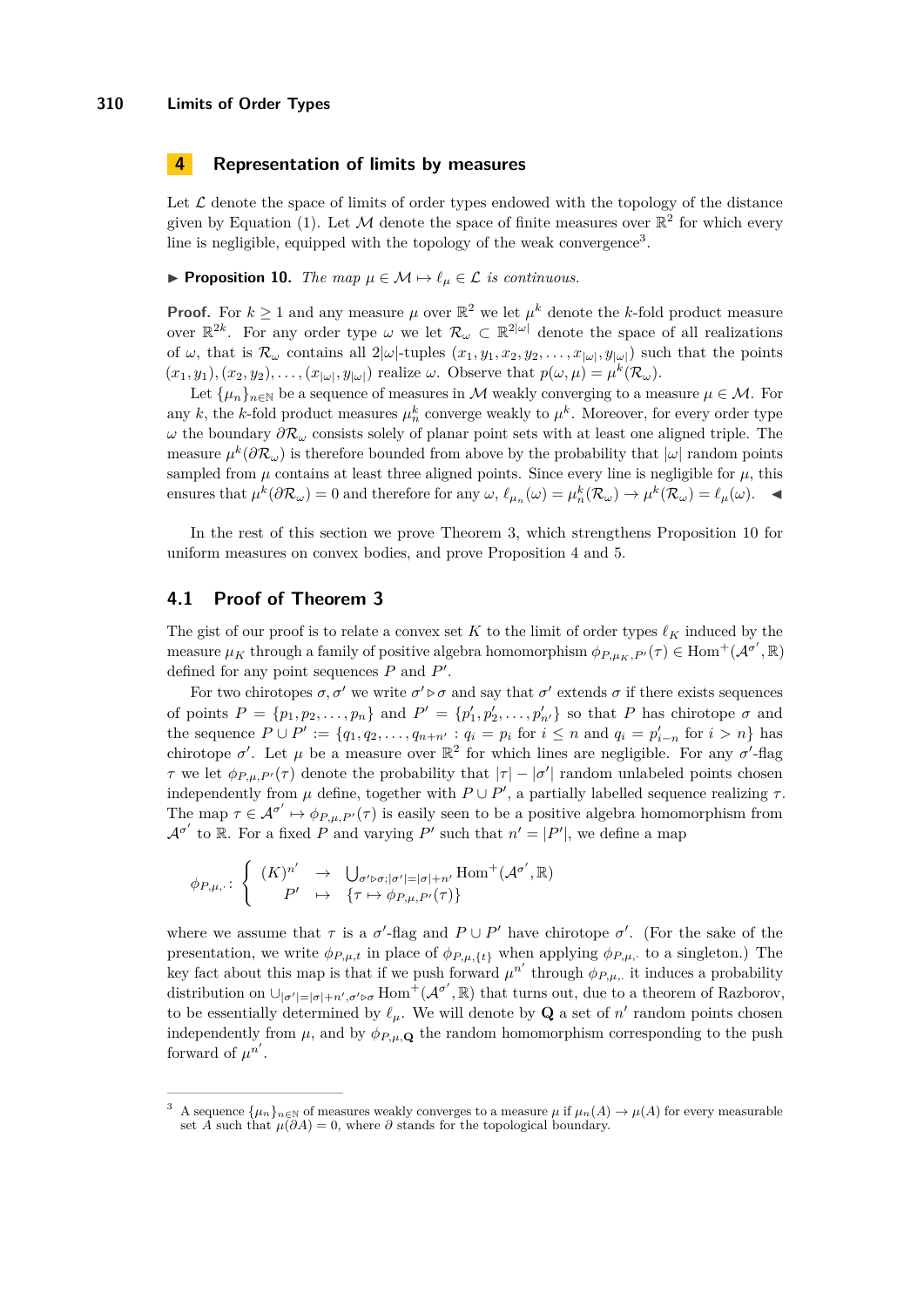We first argue that the geometry of *K*, up to affine transformation, can be retrieved from these homomorphisms since they encode ratios of triangle areas that determine certain barycentric coordinates.

<span id="page-11-1"></span>▶ **Lemma 11.** *Let K be a convex body,*  $\{t_1, t_2, t_3, t\} \subset K$ *. For any triangle T*' supported in  $\{t_1, t_2, t_3, t\}$ , the ratio of the area of  $T'$  to the area of  $t_1t_2t_3$  is determined by the values of  $\phi_{\{t_1, t_2, t_3\}, \mu_K, t}$  *on*  $\sigma$ *-flags of size* 5*, where*  $\sigma$  *is the chirotope of*  $\{t_1, t_2, t_3, t\}$ *.* 

**Proof.** The relative area of a triangle T' with respect to a triangle T is the quotient  $\frac{\text{area}(T')}{\text{area}(T)}$ area(*T*) . Let us begin with the case in which  $t \in \text{conv}(T)$  with  $T = \{t_1, t_2, t_3\}$ . The point *t* subdivides *T* into 3 triangles. Without loss of generality, let  $\tau$  be the  $\sigma$ -flag corresponding to appending a point *t*' inside the triangle  $\{t, t_2, t_3\}$ . By definition  $\phi_{T,\mu_k,t}(\tau) = \frac{\text{area}(t, t_2, t_3)}{\text{area}(t_1, t_2, t_3)}$ . When *t* belongs to any of the six remaining regions defined by the lines spanned by  $\{t_1, t_2, t_3\}$ , a triangle of the form  $\{t, t_2, t_3\}$  is divided into two triangles by T, and as before we can determine the relative area of each of these triangles and their sum provides the relative area of  $\{t, t_2, t_3\}$ .

We next show that measures that induce the same limit give rise to equivalent families of homomorphisms (due to lack of space we defer the proof to the journal version).

<span id="page-11-0"></span> $\blacktriangleright$  **Lemma 12.** Let  $\mu$  and  $\mu'$  be two measures in  $\mathbb{R}^2$  for which lines are negligible. Let **Q** be a *set of m random points chosen independently from*  $\mu$ , and  $\mathbf{Q}'$  be a set of *m random points chosen independently from*  $\mu'$ . If  $\ell_{\mu} = \ell_{\mu'} = \ell$  then for every chirotope  $\sigma$  such that  $\ell([\sigma]_{\sigma}) > 0$ , *there exist sequences of points P and P*<sup>*'*</sup> *with chirotope*  $\sigma$  *such that*  $\phi_{P,\mu,\mathbf{Q}} = \phi_{P',\mu',\mathbf{Q'}}$ .

We now have all the ingredients to prove Theorem [3.](#page-3-1)

**Proof of Theorem [3.](#page-3-1)** We begin by proving the consequence of (i) and (ii). The space  $(\mathcal{K}, d_{BM})$  is a compact Hausdorff space, so (ii) implies that  $\mathcal{L}_{\mathcal{K}}$  is compact and (i) implies that the map is a bijection with its image. Any continuous bijection from a Hausdorff space to a compact space is a homemorphism.

We now prove (ii). Let  $d_{TV}(\mu_1, \mu_2) := \sup_A |\mu_1(A) - \mu_2(A)|$ , where the supremum is taken among all measurable sets *A*, denote the total variation distance between two probability measures  $\mu_1$  and  $\mu_2$ . It is classical that  $d_{TV}(\mu_1^k, \mu_2^k) \leq k d_{TV}(\mu_1, \mu_2)$  so in  $|p(\omega, \mu_K) - p(\omega, \mu_{K'})| \leq |\omega| d_{TV}(\mu_K, \mu'_K)$ . Hence it is enough to show that  $d_{TV}(\mu_K, \mu_{gK}) \leq 2d_{BM}(K, K')$  for some nondegenerate affine transformation *g*. Without loss of generality we can assume that  $K \subset K' \subset rK$  where  $r = e^{d_{BM}(K,K')}$ . Since  $K \subset K'$ the supremum sup<sub>*A*</sub>  $|\mu_K(A) - \mu_{K'}(A)|$  is attained by  $A = K$ . Indeed, for every measurable set *A*, the signed measure  $\mu_K(A) - \mu_{K'}(A) = \frac{\text{area}(A \cap K)}{\text{area } K} - \frac{\text{area}(A \cap K')}{\text{area } K'}$  does not decrease by substituting *A* by  $A' = A \cap K$ , and among subsets of *K* this signed measure does not decrease by substituting *A* by a superset. Hence  $d_{TV}(\mu_K, \mu_{K'}) = 1 - \frac{\text{area}(K)}{\text{area}(K')} \leq 1 - \frac{\text{area}(K)}{\text{area}(rK')}$ 1 −  $\frac{1}{r^2}$  ≤ 2ln *r*. The last inequality is true provided  $r \le 1$ , which is the case.

Finally we prove item (i). Let *K* and *K'* be two convex bodies such that  $\ell_K = \ell_{K'}$ . By Lemma [12,](#page-11-0) there exists triangles *T* and *T*<sup>'</sup> such that  $\phi_{T,\mu_K,\mathbf{t}} = \phi_{T',\mu_{K'},\mathbf{t}'},$  where **t** and **t**<sup>'</sup> are points chosen uniformly at random from  $K$  and  $K'$  respectively. Define the signed area of an ordered triangle as its area multiplied by its orientation (i.e. it is positive if the triangle is CCW oriented and negative otherwise) and denote it by area\* . Remark that the relative signs of the triangles depend only on the chirotope  $\sigma'$  of  $\{t_1, t_2, t_3, t\}$ . By Lemma [11,](#page-11-1) for every  $t \in K$  the homomorphism  $\phi_{T,\mu_K,t} \in \bigcup_{|\sigma'|=4}$  Hom<sup>+</sup>( $\mathcal{A}^{\sigma'}$ , R) is enough to reconstruct the relative area<sup>\*</sup> with respect to *T* of each triangle in  $t_1, t_2, t_3, t$ . Using barycentric coordinates and *T* as an affine basis:

$$
t = \frac{\text{area}^*(t, t_2, t_3)}{\text{area}^*(t_1, t_2, t_3)} t_1 + \frac{\text{area}^*(t_1, t, t_3)}{\text{area}^*(t_1, t_2, t_3)} t_2 + \frac{\text{area}^*(t_1, t_2, t)}{\text{area}^*(t_1, t_2, t_3)} t_3,
$$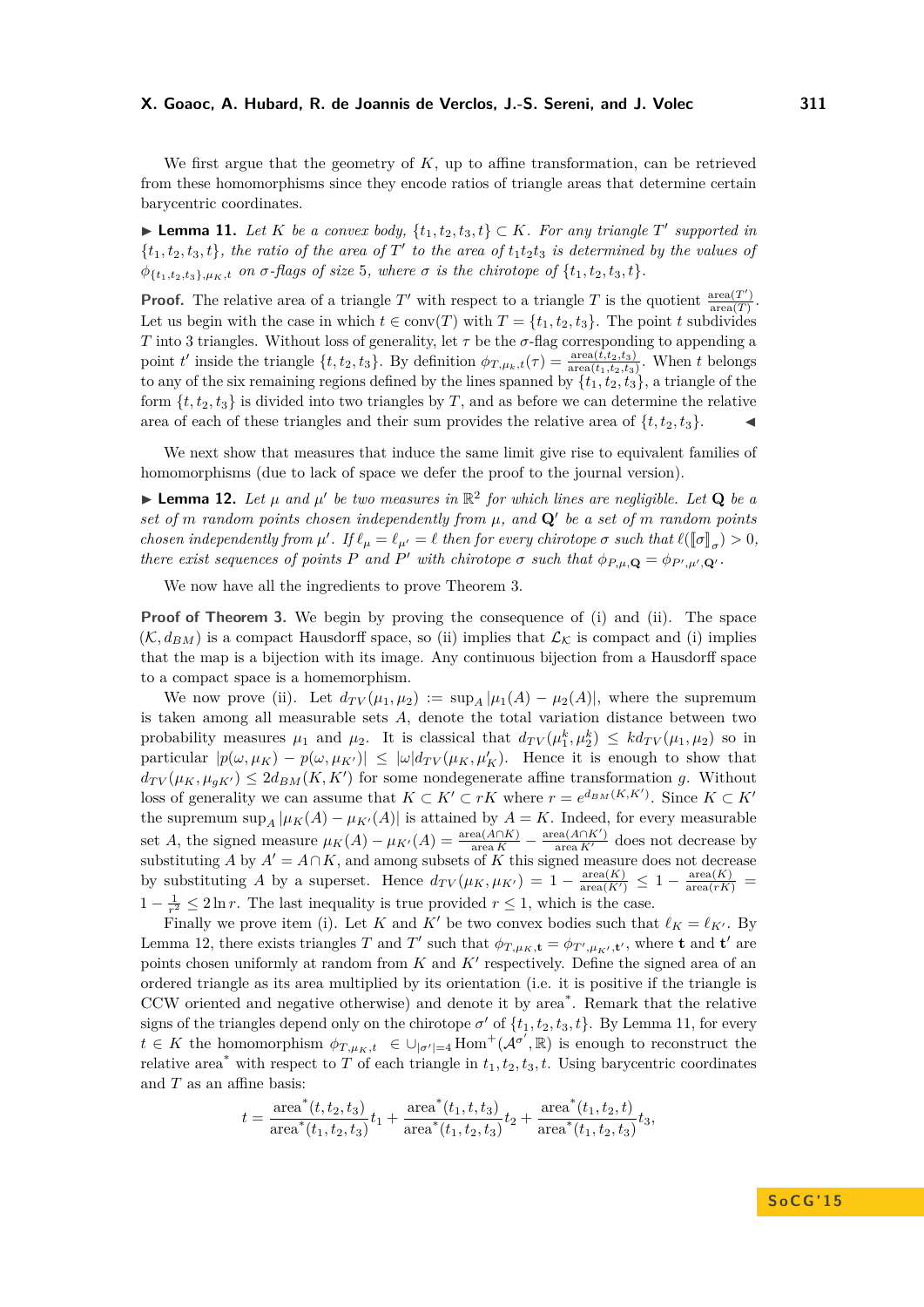we recover *t* from  $\phi_{T,\mu_K,t}$ . Writing *t* in this way for every homomorphism in the support of  $\phi_{T,\mu_K,\mathbf{t}}$  we reconstruct the convex body *K*. Analogously, writing  $t'$  using  $T'$  as an affine basis and  $\phi_{T',\mu_{K'},t'}$  to compute the relative areas for every homomorphism in the support of  $\phi_{T',\mu_{K'},\mathbf{t}'},$  we reconstruct K'. Since  $\phi_{T',\mu_{K'},\mathbf{t}'}$  and  $\phi_{T,\mu_{K},\mathbf{t}}$  are identical, K' is the image of  $K$  under the affine map taking  $T$  to  $T'$ . J

# **4.2 Proof of Proposition [4](#page-3-3)**

It is perhaps tempting, when searching for a measure representing a given limit  $\ell$ , to take a sequence of random order types  $\mathbf{r}_n$  from  $\ell$ , with  $\lim_{n\to\infty} |\omega_n| = \infty$ , take for each *n* a realization  $P_n$  of  $\omega_n$  and expect that the empirical measure  $\mu_{P_n} := \frac{1}{|P_n|} \sum_{s \in P_n} \delta_s$  converges to a measure representing  $\ell$ . The next lemma gives necessary and sufficient conditions for this approach to work (due to space constraint we defer the proof to the journal version):

<span id="page-12-0"></span> $\blacktriangleright$  **Lemma 13.** Let  $\ell$  be a limit of order types. There exists a measure  $\mu$  for which lines are *negligible and such that*  $P(\omega, \mu) = \ell(\omega)$  *for all*  $\omega \in \mathcal{O}$  *if and only if there exists a sequence of point sets*  ${P_n}_{n \in \mathbb{N}}$  *whose order types converge to*  $\ell$  *and such that for any*  $\epsilon > 0$  *the following two conditions hold:*

- (i) there exists  $R > 0$  such that for *n* large enough, all but at most a fraction  $\epsilon$  of  $P_n$  lies *within distance R from the origin.*
- (ii) *for any line*  $h \subset \mathbb{R}^2$ , *there exists*  $\delta > 0$  *such that for n large enough, the fraction of points from*  $P_n$  *within distance*  $\delta$  *from*  $h$  *is at most*  $\epsilon$ *,*

The condition of Lemma [13](#page-12-0) is both necessary and sufficient, and allows us to prove that  $\ell_{\odot}$  cannot be represented by a compactly supported measure.

**Proof of Proposition [4.](#page-3-3)** Let  $\mathbf{R}_n^t$  be a point set of size  $N = n^2$  sampled according to  $\odot_t$ . Order the points of  $\mathbf{R}_{\mathbf{n}}^{\mathbf{t}}$  on the boundary of  $\partial(\text{conv}(\mathbf{R}_{\mathbf{n}}^{\mathbf{t}}))$  following the counterclockwise orientation. Denote this set by  $out(\mathbf{R}_{n}^{t}) := \{s_1, s_2, \ldots, s_m\}$  and order its complement in some arbitrary fashion and denote it by  $\text{in}(\mathbf{R}_{n}^{\mathbf{t}}) := {\mathbf{t}_{1}, \mathbf{t}_{2}, \ldots, \mathbf{t}_{N-m}}.$ 

For each point  $s_i \in \text{out}(\mathbf{R}_{\mathbf{n}}^{\mathbf{t}})$  consider the total order on  $\mathbf{R}_{\mathbf{n}}^{\mathbf{t}} \setminus \{\mathbf{s_i}\}\)$  induced by rotating a semiline about *s<sup>i</sup>* , starting with the semiline at *si*+1. This order is called *the local sequence* of *s<sup>i</sup>* . It is well known and not hard to show that it is a chirotope invariant. In this case, the local sequence of  $s_i \in \text{conv}(\mathbf{r}_n)$ , is  $(s_{i+1}, s_{i+2}, \ldots, s_j, t_{k_1} t_{k_2}, \ldots, t_{k_{\text{in}}(\mathbf{r}_n)} s_{j+1} s_{j+2}, \ldots, s_{i-1}),$ where the order of the points in  $\text{in}(r_n)$  depends on *i*, but this will be irrelevant. Denote by *j* : out( $\mathbf{R}_{n}^{\mathbf{t}}$ )  $\rightarrow$  out( $\mathbf{R}_{n}^{\mathbf{t}}$ ) a function that assigns to  $s_i$  the last element of out( $\mathbf{R}_{n}^{\mathbf{t}}$ ) in its local sequence before it reaches the elements of  $in(\mathbf{R}_{\mathbf{n}}^{\mathbf{t}})$ . Since the number of points in  $\text{in}(\mathbf{R}_{\mathbf{n}}^{\mathbf{t}})$  is distributed like a binomial with *N* trials and probability  $\frac{1}{2}$ , for each *i* the triangle conv $(s_i, s_{j(i)}, s_{j(i)+1})$  contains the points of in $(\mathbf{R}_n^t)$  with probability at least  $1 - \frac{1}{2^{N+2}}f(t)$ , where  $f(t)$  is a continuous function that approaches 1 as  $t$  approaches 0. By the union bound this happens for all *i* with probability at least  $1 - \frac{N}{2^{N+2}} f(t)$ . Let  $|j(i) - i|$  be the number of vertices on out( $\mathbf{R}_{n}^{\mathbf{t}}$ ) on a counterclockwise walk on  $\partial(\text{conv}(\mathbf{R}_{n}^{\mathbf{t}}))$ . For each *i*, the random variable  $|j(i) - i|$  is distributed like a binomial with *N* trials and probability  $\frac{1}{4}$ . Hoeffding inequality implies that there exists an absolute constant  $C > 0$  such that,

$$
Pr\left[||j(i) - i| - \frac{N}{4}| \ge C\sqrt{N\log N}\right] = O\left(\frac{1}{N^2}\right).
$$

By the union bound,

$$
Pr\left[\forall i : ||j(i) - i| - \frac{N}{4}| > C\sqrt{N\log N}\right] = O\left(\frac{1}{N}\right).
$$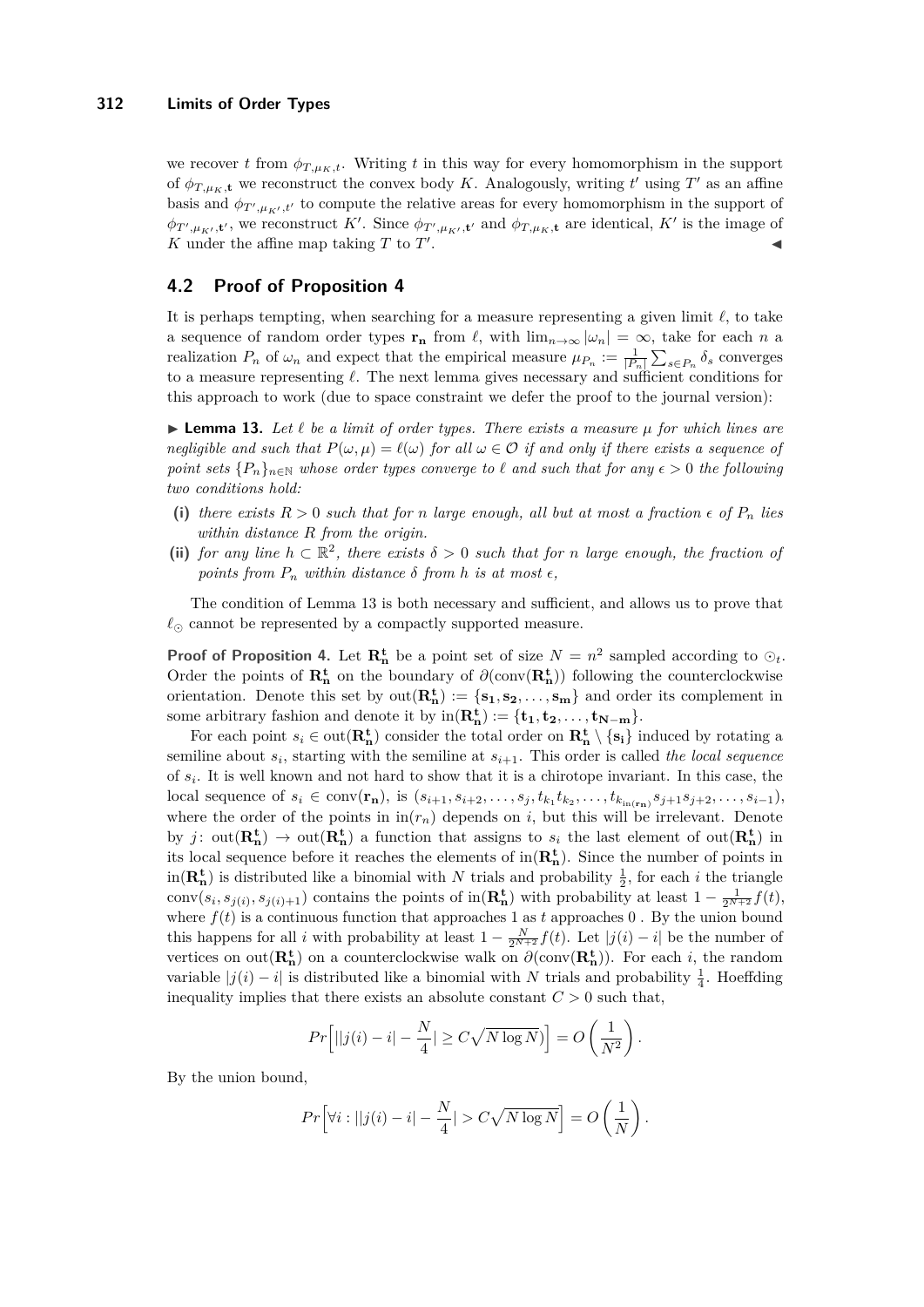We can conclude that with high probability the image of *j* contains more than  $\Omega(\sqrt{\frac{N}{\log N}})$ points and that each triangle of the form  $\text{conv}(s_i, s_{j(i)}, s_{j(i)+1})$  contains  $\text{in}(\mathbf{R}_{\text{n}}^{\text{t}})$ .

Now assume for contradiction that  $\mu$  is a compactly supported measure representing  $\ell_{\odot}$ . Let **r**<sub>n</sub> be a random order type of size  $N = n^2$  chosen according to  $\ell_{\odot}$ . Let **R**<sub>n</sub> be a set of *N* points sampled uniformly and independently from  $\mu$ . Since  $\mu$  represents  $\ell_{\odot}$  the order type of  $\mathbf{R}_n$  is distributed like  $\mathbf{r}_n$ . Let  $\mathbf{r}_n^{\mathbf{t}}$  be the random order type of  $\mathbf{R}_n^{\mathbf{t}}$ . Define  $\text{out}(\mathbf{R}_{n}) := \{s'_{1}, s'_{2}, \ldots, s'_{m'}\}\$ and  $\text{in}(\mathbf{R}_{n}) := \{t'_{1}, t'_{2}, \ldots, t'_{N-m'}\}\$ , analogously as we did for of  $out(\mathbf{R}_{\mathbf{n}}^{\mathbf{t}})$  and  $in(\mathbf{R}_{\mathbf{n}}^{\mathbf{t}})$  for  $\mathbf{R}_{\mathbf{n}}$ . Since the distributions of order types  $\mathbf{r}_{\mathbf{n}}^{\mathbf{t}}$  and  $\mathbf{r}_{\mathbf{n}}$  can be made arbitrarily close in total variation distance by making *t* small enough, we can conclude that with high probability, for each *i*,  $\text{conv}[s'_i, s'_{j(i)}, s'_{j(i)+1}]$  contains in $(\mathbf{R}_{\mathbf{n}})$ .

On the other hand, if the support of  $\mu$  has finite perimeter, then the sum of the lengths of the edges of  $out(\mathbf{R}_{n})$  is also finite, hence the infimal length among such edges approaches zero as *n* approaches infinity. Let  $i_0$  be such that the edge  $s_{j(i_0)}, s_{j(i_0)+1}$  realizes the infimal length. Let *h* be the line spanned by  $s_{i_0}$  and  $s_{j(i_0)}$ . Given  $\epsilon < \frac{1}{8}$ , there exists  $\delta(\epsilon) > 0$  such that  $\mu(h + B(\delta)) < \epsilon/2$  and hence, by the law of large numbers  $\mu_{\mathbf{R}_{\mathbf{n}}}(h + B(\delta)) < \epsilon$  almost surely. But we showed that  $\text{conv}[s'_{i_0}, s'_{j(i_0)}, s_{j(i_0)'+1}]$  contains  $\text{in}(\mathbf{R}_{\mathbf{n}})$  with high probability, which implies that  $\mu_{\mathbf{R}_{\mathbf{n}}}(h+B(\delta)) > \frac{1}{2} - \epsilon$  with high probability, which is a contradiction.  $\blacktriangleleft$ 

# **4.3 Proof of Proposition [5](#page-4-3)**

Recall that  $\delta_k$  is the order type of *k* points in convex position. It is folklore that any set of *n* points contains at least  $\frac{k^{3k/2}}{4k^2}$  $\frac{a^{3k/2}}{4^{k^2}}$  (*n*) subsets of *k* points in convex position, so for any limit of order types  $\ell$  we must have  $\ell(\diamond_k) \geq \frac{k^{3k/2}}{4k^2}$  $\frac{4k^2}{4k^2}$  (due to space constraint we defer the proof to the journal version). We first show that this bound is essentially attained by  $\ell_H$ :

▶ Lemma 14.  $\ell_H(\diamond_k) \leq 2^{-\frac{k^2}{2} + k \log k}$ .

**Proof.** Define a *k*-cup to be a sequence of points lying on the graph of a convex function, and a *k*-cap to be a sequence of points lying on the graph of a concave function. Let  $q_{+}(k, P_{n})$ be the fraction of *k*-tuples of  $P_n$  forming a *k*-cup, and  $q_-(k, P_n)$  be the fraction of *k*-tuples of  $P_n$  forming a *k*-cap. Since a *k*-tuple in convex position contains either a  $\frac{k}{2}$ -cup or a  $\frac{k}{2}$ -cap the union bound gives  $p(\diamond_k, \omega_n) \le q_+(\frac{k}{2}, P_n) + q_-(\frac{k}{2}, P_n)$ . By symmetry is enough to bound  $q_{+}(k, P_n)$ . Denote by  $Q_{+}(k, P_n)$  the number of *k*-cups in  $P_n$ . Since every *k*-cup containing points from  $P_n^0$  and  $P_n^1$  contains at most one point from  $P_n^1$ ,

$$
Q_{+}(k, P_{n+1}) \leq Q_{+}(k-1, P_{n}^{0})|P_{n}^{1}| + Q_{+}(k, P_{n}^{0}) + Q_{+}(k, P_{n}^{1}).
$$

Note that  $Q_{+}(3, P_{n}) \leq {2^{n} \choose 3}$  $\binom{2^n}{3}$  and  $Q_+(k, P_0) \leq 1$ . By induction on  $n + k$  we get that  $Q_+(k, P_n) \leq 2^{nk-\frac{k^2}{2}}$ . With Stirling's formula, we thus have  $q_+(k, P_n) \leq 2^{-\frac{k^2}{2}+k\log k}$  for *n* large enough.

We next bound from below  $p(\delta_k, \mu)$  under some regularity assumptions on  $\mu$ . These bounds are up to an undetermined constant; the fact that the rate of decay of  $p(\diamond_k, \mu)$  is by an order of magnitude slower than that of  $\ell_H(\diamond_k)$  is enough, however, to ensure that for any such  $\mu$  there exists some *n* such that  $p(\diamond_k, \mu) \neq \ell_H(\diamond_k)$ , thus proving Proposition [5.](#page-4-3)

**Lemma 15.** Let  $\mu$  be a measure over  $\mathbb{R}^2$  for which lines are negligible.

- **(i)** If there exists an open set of positive  $\mu$ -measure on which  $\mu$  is absolutely continuous to *the Lebesgue measure then*  $p(\diamond_k, \mu) \geq 2^{-2k \log k + O(k)}$ .
- **(ii)** *If there exists an open set of positive µ-measure on which µ is absolutely continuous to the length measure on a*  $C^2$  *curve then*  $p(\diamond_k, \mu) \geq 2^{-O(k)}$ *.*